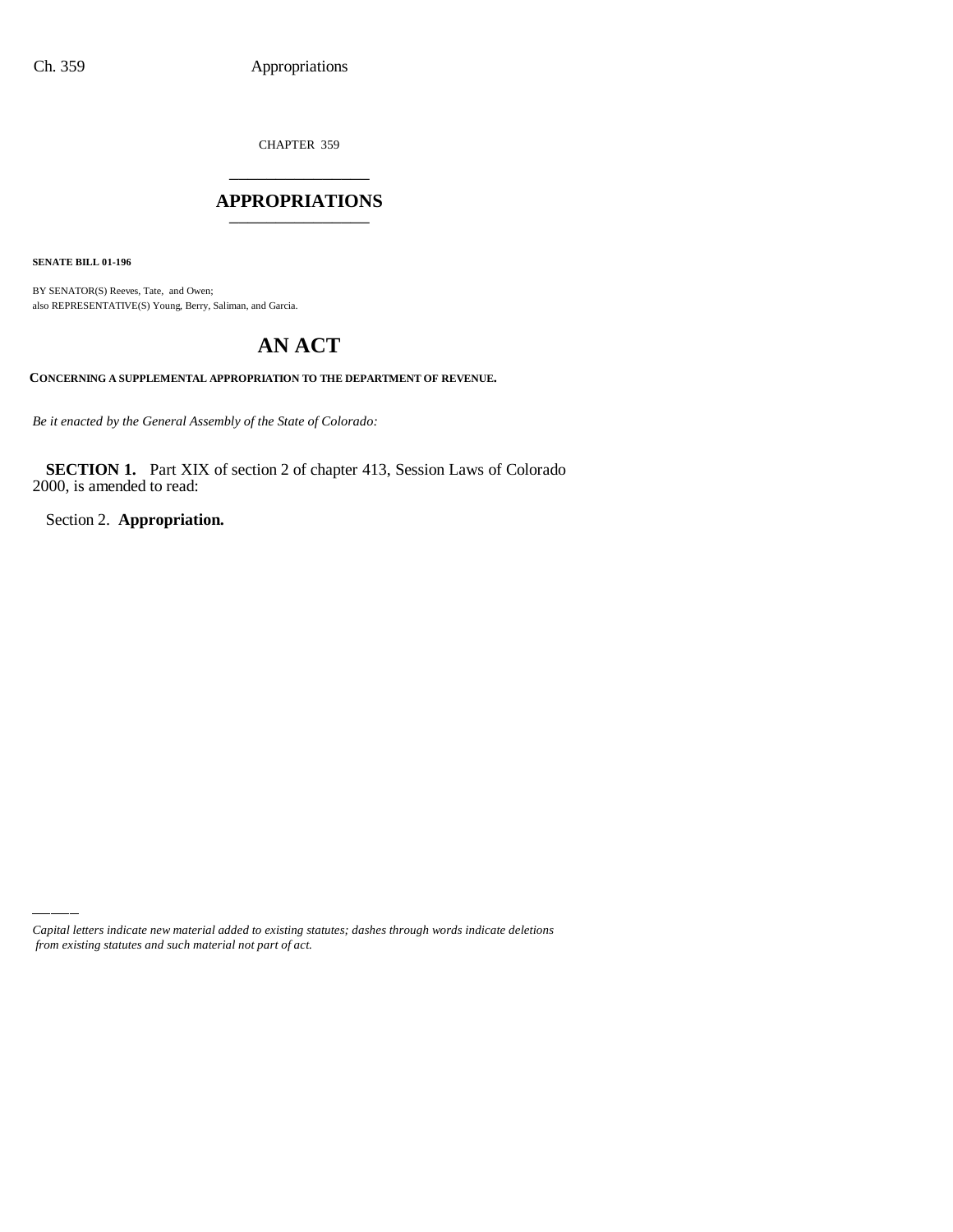|                                 |                   |              |                       |                | APPROPRIATION FROM    |                        |                |
|---------------------------------|-------------------|--------------|-----------------------|----------------|-----------------------|------------------------|----------------|
|                                 |                   |              |                       | <b>GENERAL</b> |                       | <b>CASH</b>            |                |
|                                 | <b>ITEM &amp;</b> |              | <b>GENERAL</b>        | <b>FUND</b>    | <b>CASH</b>           | <b>FUNDS</b>           | <b>FEDERAL</b> |
|                                 | <b>SUBTOTAL</b>   | <b>TOTAL</b> | <b>FUND</b>           | <b>EXEMPT</b>  | <b>FUNDS</b>          | <b>EXEMPT</b>          | <b>FUNDS</b>   |
|                                 | \$<br>\$          |              | \$                    | \$             | \$                    | \$                     | \$             |
|                                 |                   |              | <b>PART XIX</b>       |                |                       |                        |                |
|                                 |                   |              | DEPARTMENT OF REVENUE |                |                       |                        |                |
| (1) EXECUTIVE DIRECTOR'S OFFICE |                   |              |                       |                |                       |                        |                |
| <b>Personal Services</b>        | 4,790,976         |              | 3,466,773             |                | 397,929 <sup>a</sup>  | $926,274$ <sup>b</sup> |                |
|                                 |                   |              | 3,435,279             |                |                       | 957,768 <sup>b</sup>   |                |
|                                 | $(79.8$ FTE)      |              |                       |                |                       |                        |                |
| Health, Life, and Dental        | 2,574,966         |              | 1,775,621             |                | $70,759$ <sup>c</sup> | 695,363 <sup>d</sup>   | 33,223         |
| Short-term Disability           | 24,129            |              | 18,003                |                | $761^\circ$           | $5,365$ <sup>d</sup>   |                |
| Salary Survey and Senior        |                   |              |                       |                |                       |                        |                |
| <b>Executive Service</b>        | 2,778,306         |              | 2,073,541             |                | $79,461$ °            | $625,304$ <sup>d</sup> |                |
|                                 |                   |              | 2,010,251             |                | 77,835 <sup>c</sup>   | $690,220$ <sup>d</sup> |                |
| Anniversary Increases           | 697,119           |              | 529,282               |                | 29,474 <sup>c</sup>   | $138,363^d$            |                |
| Shift Differential              | 192,754           |              | 63,908                |                |                       | $128,846^{\rm d}$      |                |
| Workers' Compensation           | 566,725           |              | 415,372               |                | $15,092^{\circ}$      | $136,261$ <sup>d</sup> |                |
| <b>Operating Expenses</b>       | 645,824           |              | 519,804               |                | $30,744$ °            | $95,276$ <sup>d</sup>  |                |
|                                 | 709,804           |              | 561,622               |                | 47,282 <sup>c</sup>   | $100,900$ <sup>d</sup> |                |
| Legal Services for 9,523        |                   |              |                       |                |                       |                        |                |
| hours                           | 531,478           |              | 415,226               |                | 109,834 <sup>c</sup>  | $6,418$ <sup>d</sup>   |                |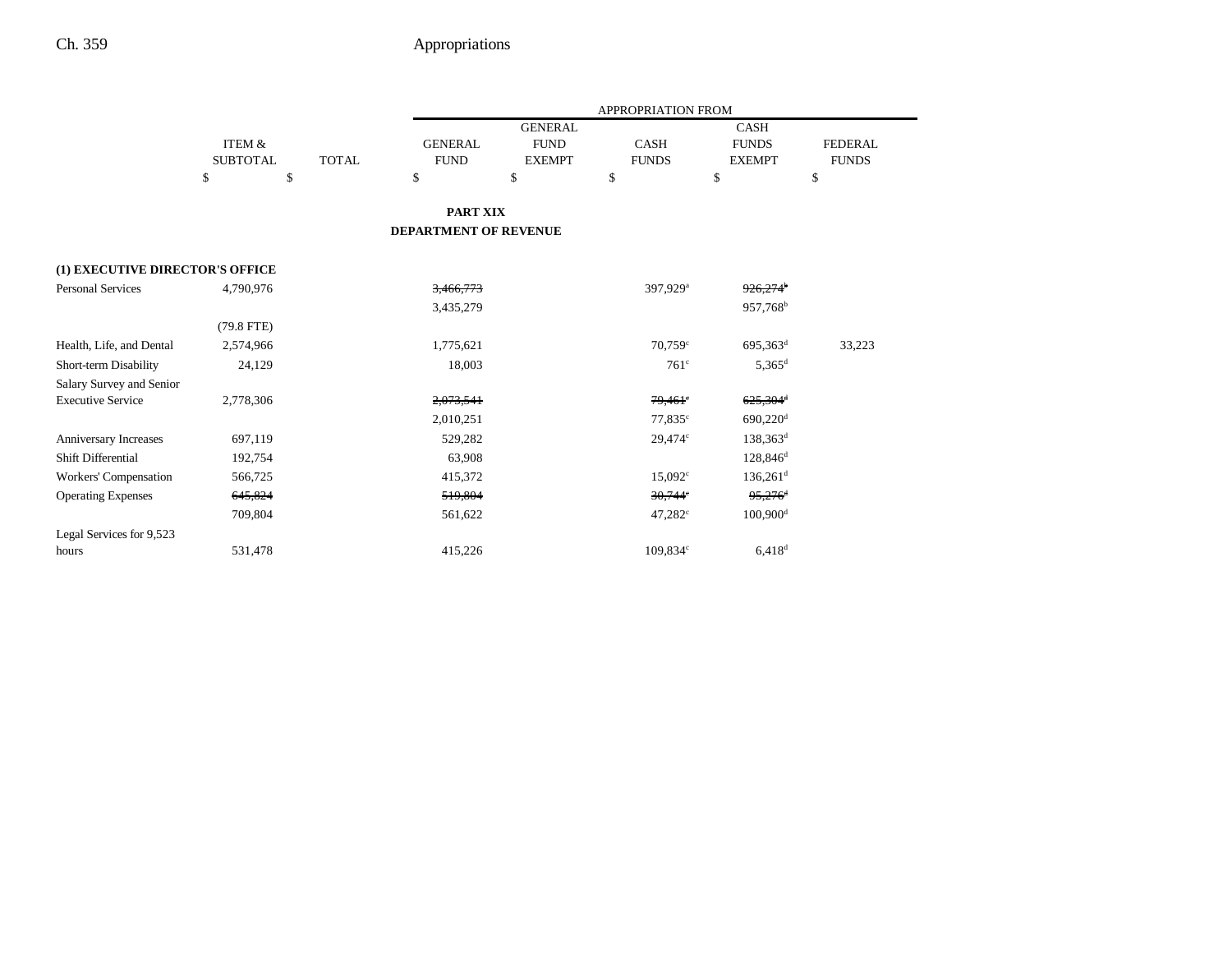| Payment to Risk               |                      |            |                       |                        |
|-------------------------------|----------------------|------------|-----------------------|------------------------|
| Management and                |                      |            |                       |                        |
| <b>Property Funds</b>         | 188,909              | 138,458    | $5,031^{\circ}$       | $45,420$ <sup>d</sup>  |
| Vehicle Lease Payments        | 446,492              | 253,375    | $64,387$ <sup>e</sup> | $128,730$ <sup>d</sup> |
|                               | 389,296              | 208,362    | $58,535^{\circ}$      | $122,399$ <sup>d</sup> |
| <b>Leased Space</b>           | <del>1,793,799</del> | 1,753,949  | $22,722^{\circ}$      | $17,128$ <sup>d</sup>  |
|                               | 1,762,799            | 1,722,949  |                       |                        |
| Capitol Complex Leased        |                      |            |                       |                        |
| Space                         | 729,698              | 725,111    | 4.587c                |                        |
| Lease Purchase -- 1881        |                      |            |                       |                        |
| Pierce Street                 | 794,930              |            | $127,132^{\circ}$     | 667,798 <sup>d</sup>   |
| Utilities                     | 319,113              | 191,210    | $13,286^{\circ}$      | $114,617$ <sup>d</sup> |
| ADP Capital Outlay            | 609,804              |            |                       | $609,804$ <sup>d</sup> |
| <b>Information Technology</b> |                      |            |                       |                        |
| <b>Asset Maintenance</b>      | 461,636              | 378,396    | $9,134^{\circ}$       | $74,106^{\rm d}$       |
| <b>COURT ORDERED</b>          |                      |            |                       |                        |
| <b>BACKPAY</b>                | 720,000              | 720,000    |                       |                        |
|                               |                      | 18,146,658 |                       |                        |
|                               |                      | 18,842,442 |                       |                        |

a Of this amount, \$245,619(T) shall be from the State Lottery Fund for indirect cost recoveries, \$70,788 shall be from the Auto Dealers License Fund for indirect cost recoveries, \$47,294 shall be from the Liquor Enforcement Cash Fund for indirect cost recoveries, \$1,063 shall be from the Aviation Fund for indirect cost recoveries, \$32,614 shall be from the Ignition Interlock Fund for indirect cost recoveries, and \$551 shall be from various sources of cash funds.

<sup>b</sup> Of this amount, \$495,049 shall be from the Drivers License Revocation Account for indirect cost recoveries, \$225,484 shall be from the Distributive Data Processing Account for indirect cost recoveries, \$150,440(T) \$181,934(T) shall be from the Limited Gaming Fund for indirect cost recoveries, \$50,345 shall be from the Automotive Inspection and Readjustment Account for indirect cost recoveries, \$1,845 shall be from the Highway Users Tax Fund for the Ports of Entry in the Motor Carrier Services Division, and \$3,111 shall be from various sources of cash funds exempt.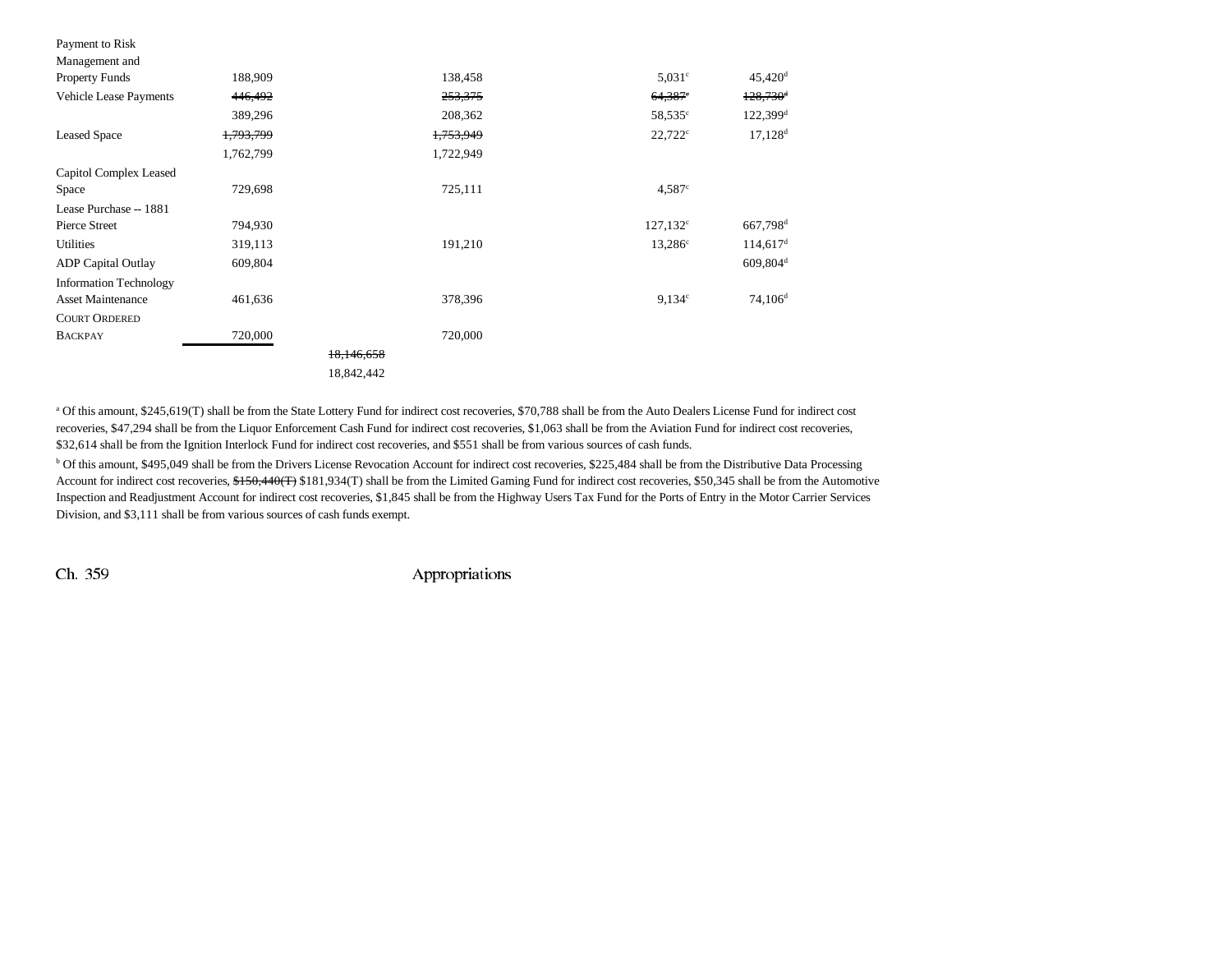|                 |       | APPROPRIATION FROM |                |              |               |              |  |
|-----------------|-------|--------------------|----------------|--------------|---------------|--------------|--|
|                 |       |                    | <b>GENERAL</b> |              | CASH          |              |  |
| ITEM &          |       | <b>GENERAL</b>     | <b>FUND</b>    | CASH         | <b>FUNDS</b>  | FEDERAL      |  |
| <b>SUBTOTAL</b> | TOTAL | <b>FUND</b>        | <b>EXEMPT</b>  | <b>FUNDS</b> | <b>EXEMPT</b> | <b>FUNDS</b> |  |
|                 |       |                    |                |              |               |              |  |

<sup>c</sup> Of these amounts, \$103,111 shall be from the Auto Dealers License Fund, \$47,731 shall be from the Liquor Enforcement Cash Fund, and \$431,562 \$440,622 shall be from various sources of cash funds.

<sup>d</sup> Of these amounts, \$985,486 shall be from the Distributive Data Processing Account, \$979,136 shall be from the Highway Users Tax Fund for the Ports of Entry in the Motor Carrier Services Division, \$205,883(T) shall be from the Limited Gaming Fund, \$66,557(T) shall be from the State Lottery Fund, \$58,020 shall be from the Automotive Inspection and Readjustment Account, and \$1,193,717 \$1,257,926 shall be from various sources of exempt cash funds.

#### **(2) CASH AND DOCUMENT PROCESSING DIVISION**

| <b>Personal Services</b>  | 5,366,822     | 4,150,129 | 308,377 <sup>a</sup> | $908,316^b$         |
|---------------------------|---------------|-----------|----------------------|---------------------|
|                           | 5,349,822     | 4,133,129 |                      |                     |
|                           | $(134.3$ FTE) |           |                      |                     |
| Seasonal Tax Processing   | 362,943       | 362,943   |                      |                     |
| <b>Operating Expenses</b> | 3,685,424     | 3,641,481 |                      | 43,943 <sup>c</sup> |
|                           | 3,949,700     | 3,905,757 |                      |                     |
| Purchase of Services from |               |           |                      |                     |
| <b>Computer Center</b>    | 1,220,521     | 1,220,521 |                      |                     |
| Microfilm                 | 316,029       | 316,029   |                      |                     |
|                           | 353,817       | 353,817   |                      |                     |
| Lease Purchase--Phone     |               |           |                      |                     |
| System                    | 77,714        | 62,048    | $4,235^{\rm d}$      | $11,431^{\circ}$    |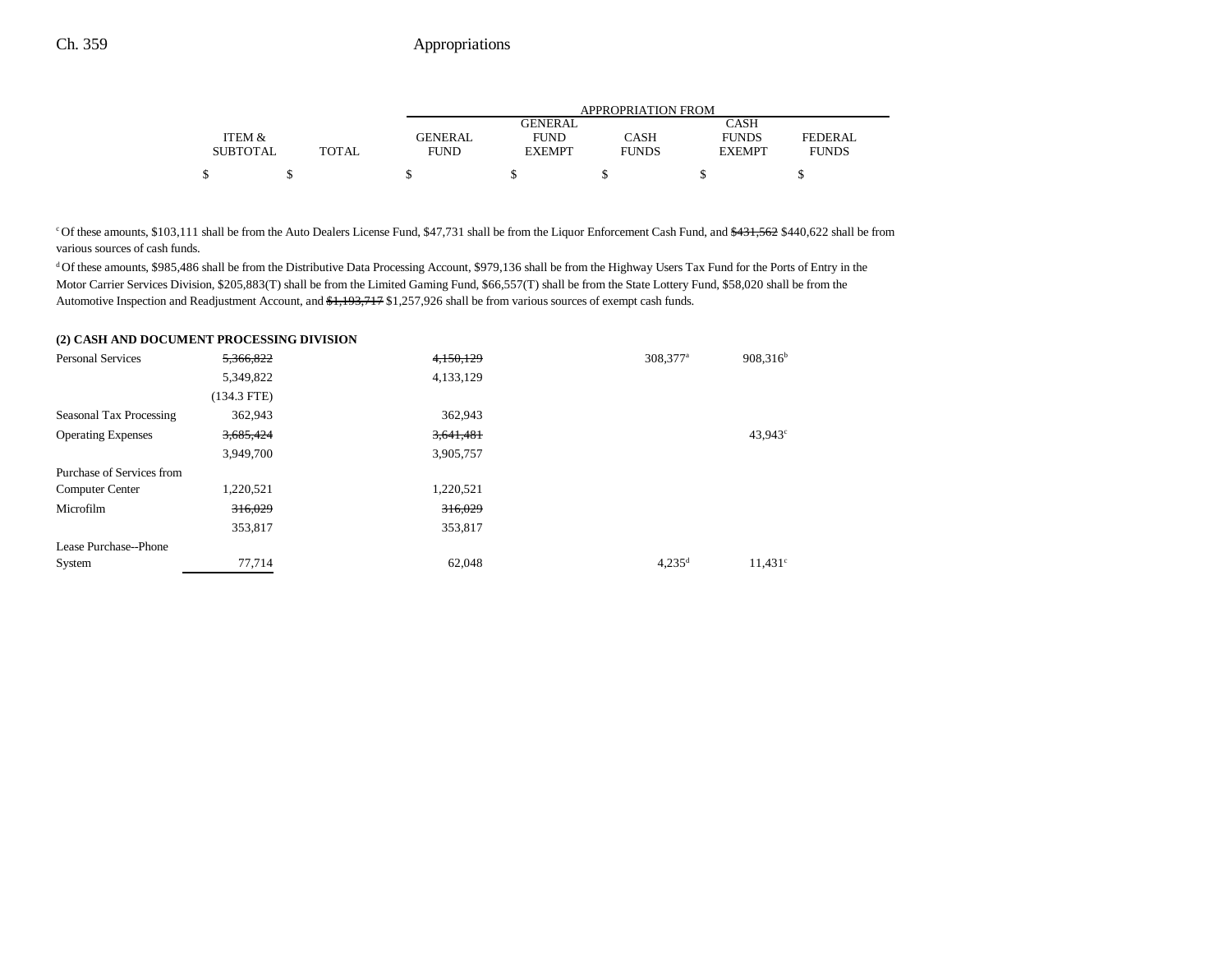#### 11,029,453

11,314,517

<sup>a</sup> Of this amount, \$137,192 shall be from the Trade Name Registration Fund for indirect cost recoveries, \$91,324 shall be from the Auto Dealers License Fund for indirect cost recoveries, \$36,557 shall be from the Waste Tire Disposal Fund for indirect cost recoveries, \$21,799 shall be from the Liquor Enforcement Cash Fund for indirect cost recoveries, \$11,572 shall be from the Aviation Fund for indirect cost recoveries, \$8,399(T) shall be from the Lottery Fund for indirect cost recoveries, and \$1,534 shall be from the Tax Lien Certification Fund for indirect cost recoveries.

b Of this amount, \$735,428 shall be from the Distributive Data Processing Account for indirect cost recoveries, \$114,239(T) shall be from the Limited Gaming Fund for indirect cost recoveries, \$22,629 shall be from the Automotive Inspection and Readjustment Account for indirect cost recoveries, \$21,205 shall be from the Highway Users Tax Fund for indirect cost recoveries, \$14,815 shall be from the Drivers License Revocation Account for indirect cost recoveries.

c Of these amounts, \$47,129 shall be from the Distributive Data Processing Account, \$5,906 shall be from the Highway Users Tax Fund, and \$2,339 shall be from the Automobile Inspection and Readjustment Account in the Highway Users Tax Fund.

d Of this amount, \$2,813 shall be from the Auto Dealers License Fund, and \$1,422 shall be from the Liquor Enforcement Cash Fund.

#### **(3) INFORMATION TECHNOLOGY DIVISION220, 221, 221a**

| <b>Personal Services</b>  | 5,388,958    | 4,711,056 | $244,057$ <sup>a</sup> | 433,845 <sup>b</sup> |
|---------------------------|--------------|-----------|------------------------|----------------------|
|                           | $(88.2$ FTE) |           |                        |                      |
| <b>Operating Expenses</b> | 575,081      | 575,081   |                        |                      |
|                           | 580,416      | 580,416   |                        |                      |
| Purchase of Services from |              |           |                        |                      |
| <b>Computer Center</b>    | 2,070,852    | 2,070,852 |                        |                      |
|                           |              | 8,034,891 |                        |                      |
|                           |              | 8,040,226 |                        |                      |

<sup>a</sup> Of this amount, \$88,925 shall be from the Auto Dealers License Fund for indirect cost recoveries, \$50,000 shall be from the Persistent Drunk Driver Cash Fund, \$49,046 shall be from the Trade Name Registration Fund for indirect cost recoveries, \$28,752(T) shall be from the Lottery Fund for indirect cost recoveries, \$14,933 shall be from the Liquor Enforcement Cash Fund for indirect cost recoveries, \$6,799 shall be from the Aviation Fund for indirect cost recoveries, and \$5,602 shall be from the Waste Tire Disposal Fund for indirect cost recoveries.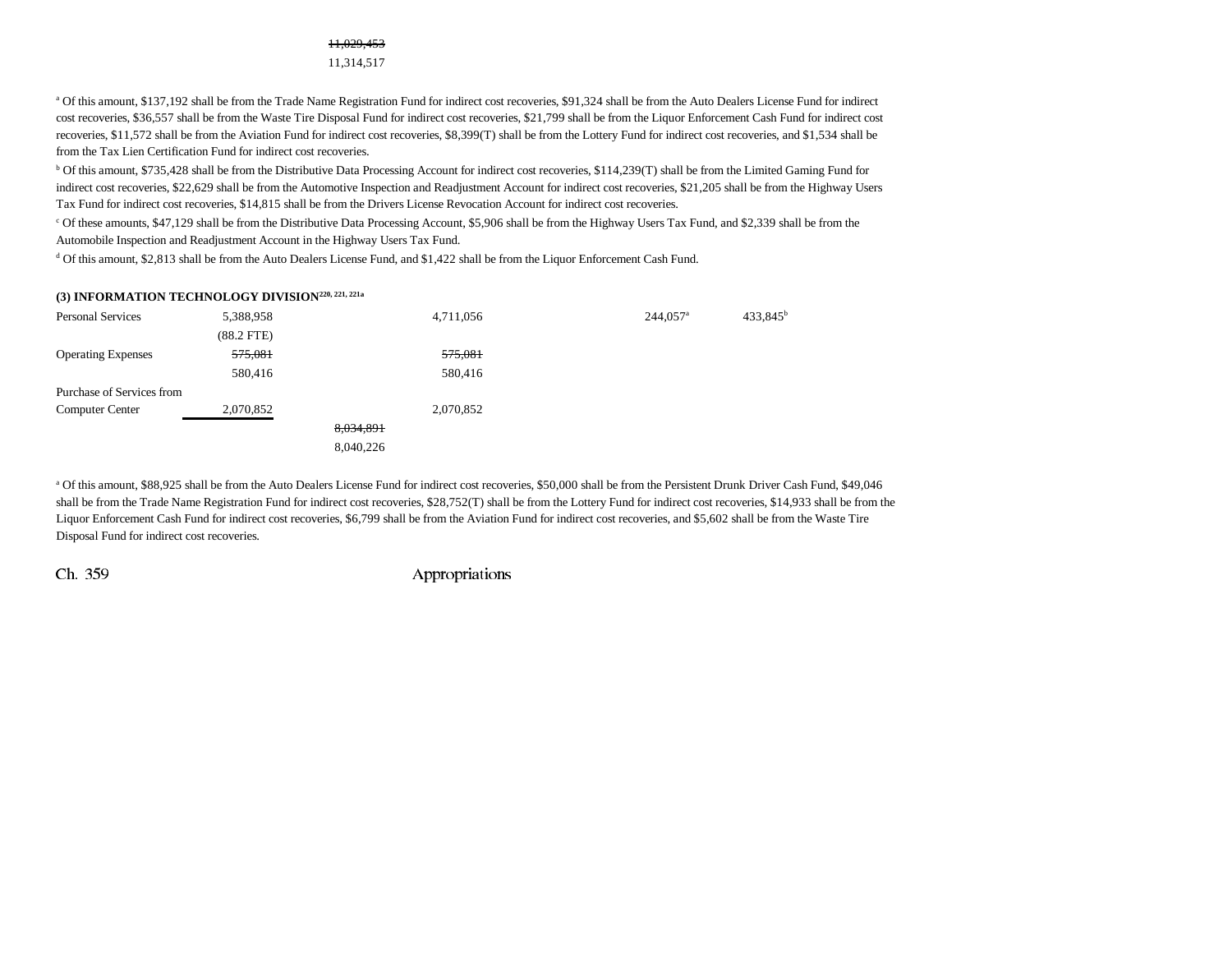|                 |       | APPROPRIATION FROM |               |              |               |                |  |
|-----------------|-------|--------------------|---------------|--------------|---------------|----------------|--|
|                 |       |                    | GENERAL       |              | CASH          |                |  |
| ITEM &          |       | <b>GENERAL</b>     | <b>FUND</b>   | CASH         | <b>FUNDS</b>  | <b>FEDERAL</b> |  |
| <b>SUBTOTAL</b> | TOTAL | FUND               | <b>EXEMPT</b> | <b>FUNDS</b> | <b>EXEMPT</b> | <b>FUNDS</b>   |  |
| S               |       |                    |               |              |               |                |  |

b Of this amount, \$274,840 shall be from the Distributive Data Processing Account for indirect cost recoveries, \$86,059 shall be from the Drivers License Revocation Account for indirect cost recoveries, \$39,110 shall be from the Automobile Inspection and Readjustment Account for indirect cost recoveries, \$20,902 shall be from the Outstanding Judgements and Warrants Account for indirect cost recoveries, and \$12,934(T) shall be from the Debt Collection Account for indirect cost recoveries.

### **(4) MOTOR VEHICLE DIVISION9, 23**

| Personal Services <sup>222</sup> | 13,220,511    | 12,423,505 | 58,117 <sup>a</sup> | 738,889 <sup>b</sup> |
|----------------------------------|---------------|------------|---------------------|----------------------|
|                                  | 13,070,511    | 12,273,505 |                     |                      |
|                                  | $(381.6$ FTE) |            |                     |                      |
| <b>Operating Expenses</b>        | 1,484,045     | 1,484,045  |                     |                      |
|                                  | 1,490,257     | 1,490,257  |                     |                      |
| <b>Enforcement Program</b>       |               |            |                     |                      |
| <b>Personal Services</b>         | 320,386       | 320,386    |                     |                      |
|                                  | $(5.0$ FTE)   |            |                     |                      |
| <b>Enforcement Program</b>       |               |            |                     |                      |
| <b>Operating Expenses</b>        | 10,884        | 10,884     |                     |                      |
| <b>Motorist Insurance</b>        |               |            |                     |                      |
| Database Program                 |               |            |                     |                      |
| <b>Personal Services</b>         | 1,953,500     |            |                     | 1,953,500°           |
|                                  | $(8.0$ FTE)   |            |                     |                      |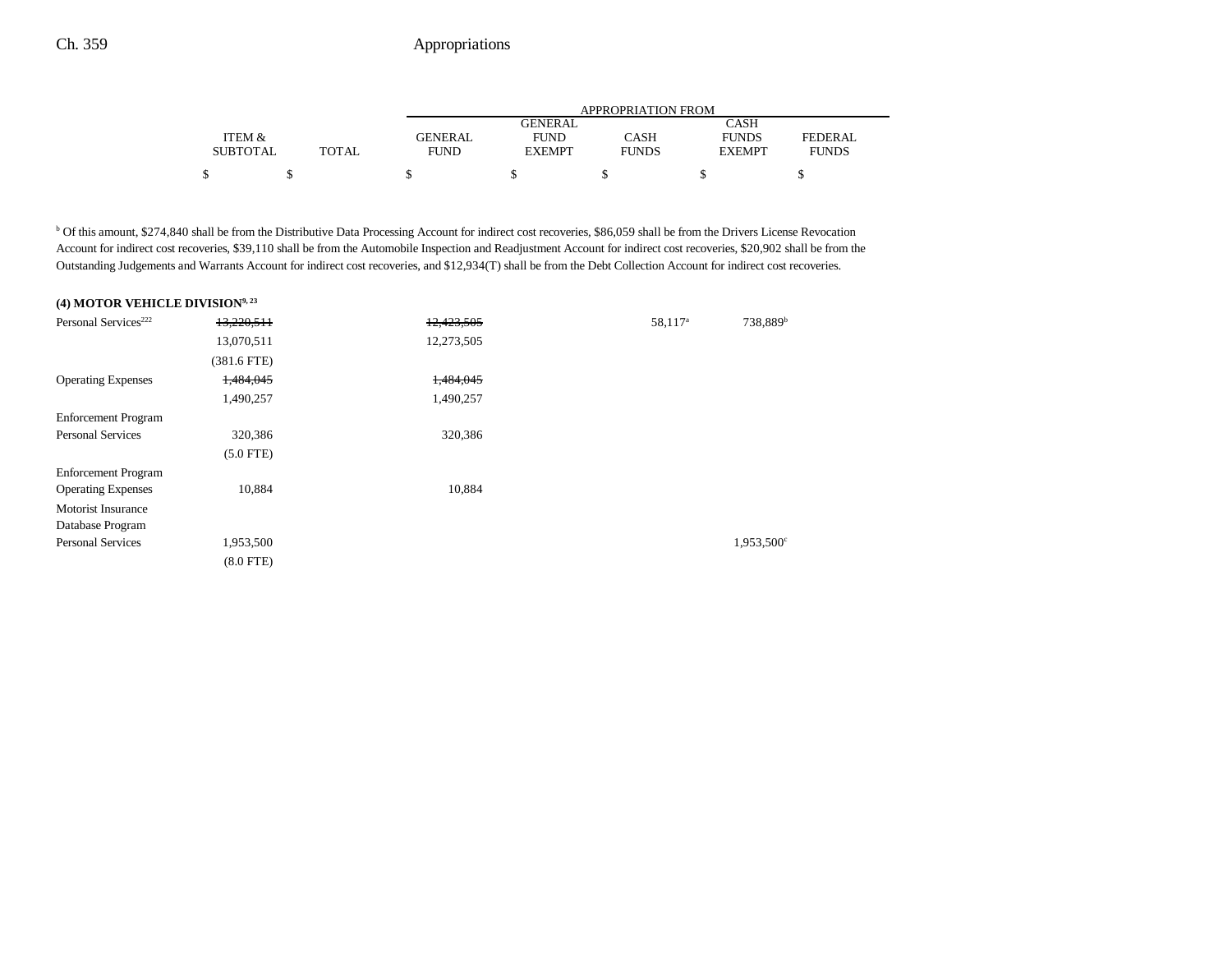| <b>Motorist Insurance</b> |           |            |  |
|---------------------------|-----------|------------|--|
| Database Program          |           |            |  |
| <b>Operating Expenses</b> | 46,500    |            |  |
| Drivers License           |           |            |  |
| Documents                 | 2,071,000 | 2,071,000  |  |
|                           | 2,845,094 | 2,845,094  |  |
| Drivers License           |           |            |  |
| Documents Line Charges    | 395,277   | 395,277    |  |
|                           | 341,277   | 341,277    |  |
| License Plate Ordering    | 5,216,960 | 5,216,960  |  |
|                           | 7,784,868 | 7,784,868  |  |
|                           |           | 24,719,063 |  |
|                           |           | 27,863,277 |  |
|                           |           |            |  |

a Of this amount, \$55,710 shall be from the Auto Dealers License Fund for indirect cost recoveries, and \$2,407 shall be from the Ignition Interlock Fund for indirect cost recoveries.

<sup>b</sup> Of this amount, \$339,162 shall be from the Distributive Data Processing Account for indirect cost recoveries, \$171,286 shall be from the Outstanding Judgements and Warrants Account for indirect cost recoveries, \$137,595 shall be from the Drivers License Revocation Account for indirect cost recoveries, and \$50,593 shall be from the Penalty Assessment Account for indirect cost recoveries, and \$40,253 shall be from the Automobile Inspection and Readjustment Account for indirect cost recoveries.  $\degree$  These amounts shall be from the Motorist Insurance Identification Account in the Highway Users Tax Fund.

#### **(5) MOTOR CARRIER SERVICES DIVISION**

| <b>Personal Services</b>    | 6,477,236     | 670.611 | $22.634^a$ | $5,783,991^b$        |
|-----------------------------|---------------|---------|------------|----------------------|
|                             | $(145.0$ FTE) |         |            |                      |
| <b>Operating Expenses</b>   | 545,505       | 10.948  |            | 534.557 <sup>b</sup> |
|                             | 551,500       | 16.943  |            |                      |
| <b>Fuel Tracking System</b> | 570.294       |         |            | 570.294 <sup>c</sup> |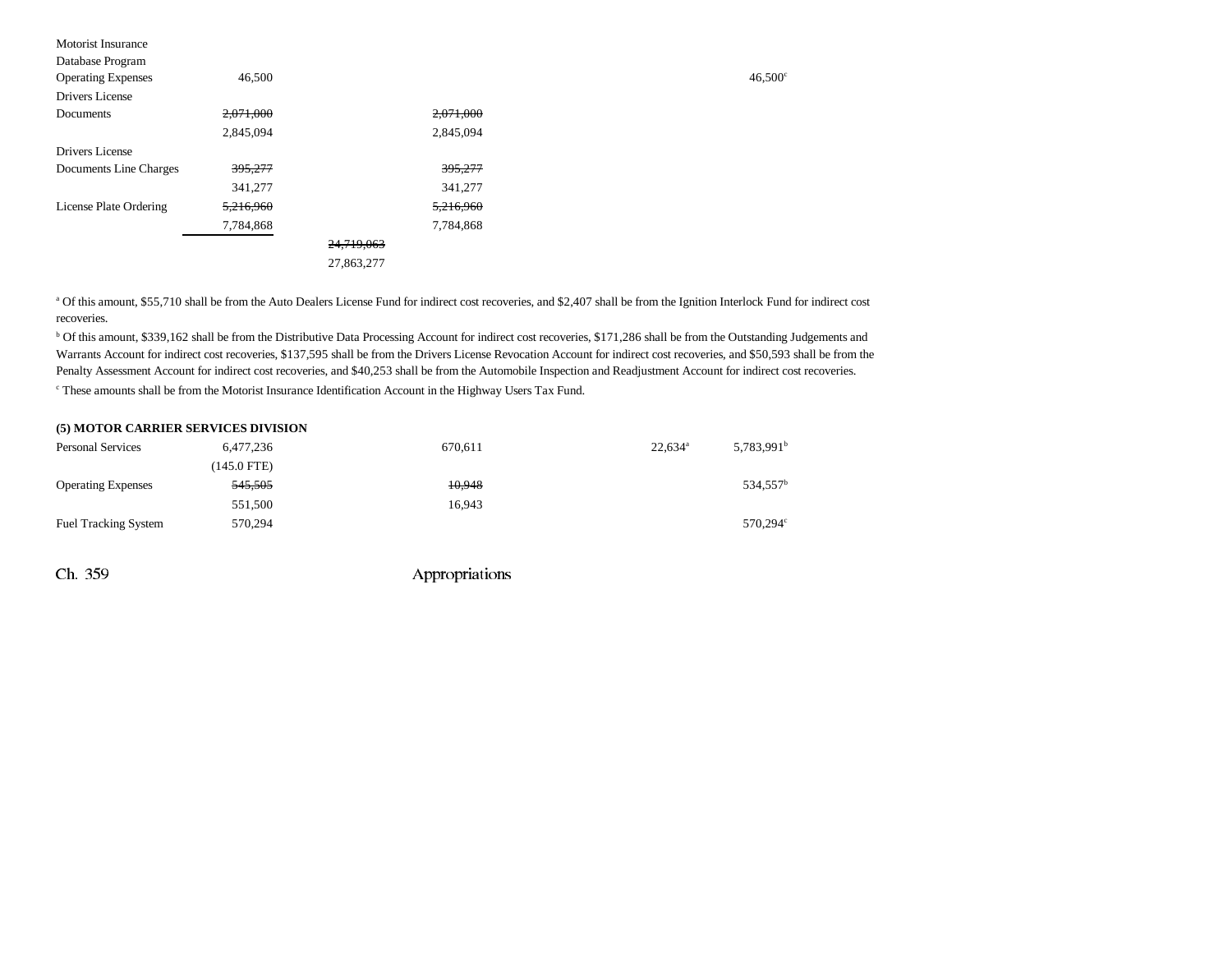|                                                           |                           |                        |                               | <b>APPROPRIATION FROM</b>                      |                             |                                              |                                |  |
|-----------------------------------------------------------|---------------------------|------------------------|-------------------------------|------------------------------------------------|-----------------------------|----------------------------------------------|--------------------------------|--|
|                                                           | ITEM &<br><b>SUBTOTAL</b> | <b>TOTAL</b>           | <b>GENERAL</b><br><b>FUND</b> | <b>GENERAL</b><br><b>FUND</b><br><b>EXEMPT</b> | <b>CASH</b><br><b>FUNDS</b> | <b>CASH</b><br><b>FUNDS</b><br><b>EXEMPT</b> | <b>FEDERAL</b><br><b>FUNDS</b> |  |
|                                                           | \$                        | \$                     | \$                            | \$                                             | \$                          | \$                                           | \$                             |  |
|                                                           |                           |                        |                               |                                                |                             |                                              |                                |  |
|                                                           | $(1.5$ FTE)               |                        |                               |                                                |                             |                                              |                                |  |
| Controlled Maintenance -<br><b>Fixed and Mobile Ports</b> | 83,784                    |                        |                               |                                                |                             | 83,784 <sup>b</sup>                          |                                |  |
|                                                           |                           | 7,676,819<br>7,682,814 |                               |                                                |                             |                                              |                                |  |

a This amount shall be from the Aviation Fund for indirect cost recoveries.

**b** These amounts shall be from the Highway Users Tax Fund.

<sup>c</sup> This amount shall be from the Highway Users Tax Fund. This amount is exempt from the statutory limit on Highway Users Tax Fund appropriations pursuant to Section 43-4-201 (3) (a) (V), C.R.S.

| $(6)$ SPECIAL<br><b>PURPOSE</b> |            |                      |
|---------------------------------|------------|----------------------|
| (A) Vehicle Emissions           |            |                      |
| <b>Personal Services</b>        | 756,627    | 756,627 <sup>a</sup> |
|                                 | (15.5 FTE) |                      |
| <b>Operating Expenses</b>       | 189,889    | 189,889 <sup>a</sup> |
|                                 | 946.516    |                      |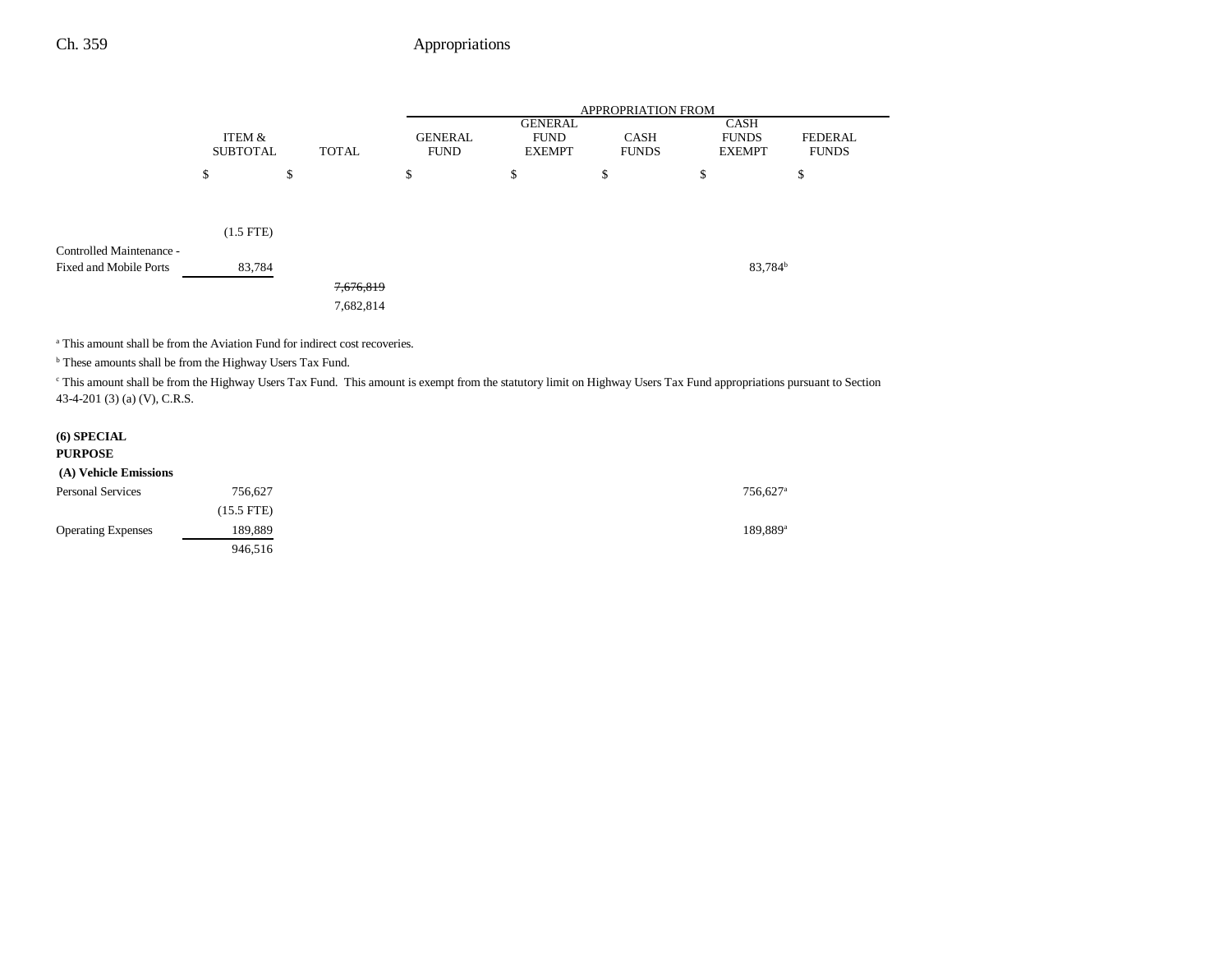a These amounts shall be from the Automobile Inspection and Readjustment Account.

| (B) Motor Vehicle Dealer Licensing Board |                                                                         |                                                                                                                                  |                        |                        |
|------------------------------------------|-------------------------------------------------------------------------|----------------------------------------------------------------------------------------------------------------------------------|------------------------|------------------------|
| <b>Personal Services</b>                 | 1,116,807                                                               |                                                                                                                                  | 1,116,807 <sup>a</sup> |                        |
|                                          | $(22.2$ FTE)                                                            |                                                                                                                                  |                        |                        |
| <b>Operating Expenses</b>                | 56,049                                                                  |                                                                                                                                  | $56.049$ <sup>a</sup>  |                        |
|                                          | 56,788                                                                  |                                                                                                                                  | 56,788 <sup>a</sup>    |                        |
|                                          | 1,172,856                                                               |                                                                                                                                  |                        |                        |
|                                          | 1,173,595                                                               |                                                                                                                                  |                        |                        |
|                                          | <sup>a</sup> These amounts shall be from the Auto Dealers License Fund. |                                                                                                                                  |                        |                        |
| (C) Traffic Safety                       |                                                                         |                                                                                                                                  |                        |                        |
| Program                                  | 100,000                                                                 |                                                                                                                                  |                        | $100,000(T)^a$         |
|                                          |                                                                         | a This amount shall be from federal funds transferred from in the Office of Transportation Safety, Department of Transportation. |                        |                        |
| (D) Data Processing Services             |                                                                         |                                                                                                                                  |                        |                        |
| Distributive Data                        |                                                                         |                                                                                                                                  |                        |                        |
| Processing - Personal                    |                                                                         |                                                                                                                                  |                        |                        |
| <b>Services</b>                          | 1,881,490                                                               |                                                                                                                                  | $3,354^a$              | 1,878,136 <sup>b</sup> |
|                                          | 2,041,905                                                               |                                                                                                                                  |                        | $2,038,551^b$          |
|                                          | $(31.5$ FTE $)$                                                         |                                                                                                                                  |                        |                        |
|                                          | $(33.7$ FTE)                                                            |                                                                                                                                  |                        |                        |
| Distributive Data                        |                                                                         |                                                                                                                                  |                        |                        |
| Processing - Operating                   |                                                                         |                                                                                                                                  |                        |                        |
| <b>Expenses</b>                          |                                                                         | 17,437                                                                                                                           | $1,342^{\circ}$        |                        |
| Ch. 359                                  |                                                                         | Appropriations                                                                                                                   |                        |                        |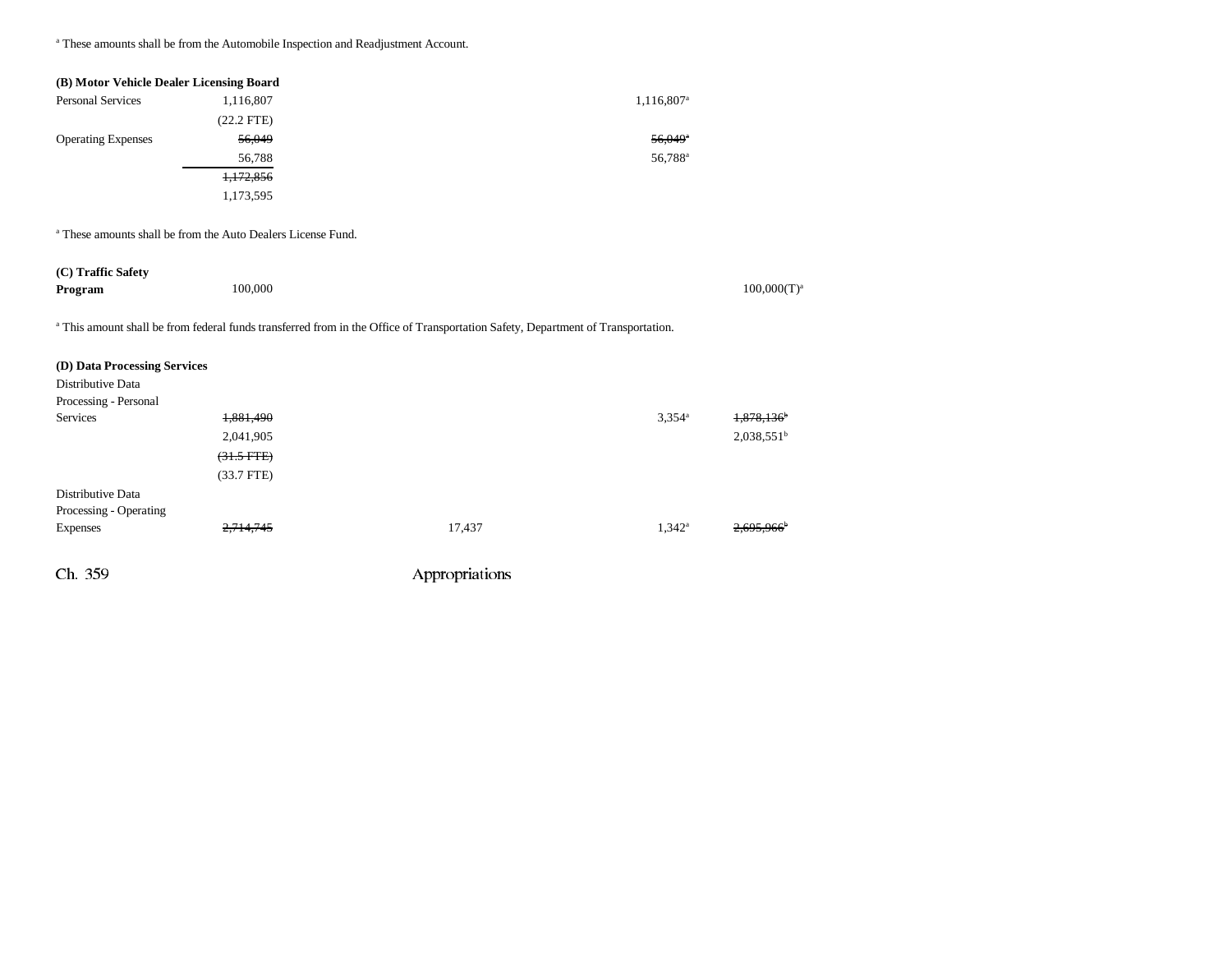|                            |                           |       | APPROPRIATION FROM            |                                                |                             |                                              |                                |
|----------------------------|---------------------------|-------|-------------------------------|------------------------------------------------|-----------------------------|----------------------------------------------|--------------------------------|
|                            | ITEM &<br><b>SUBTOTAL</b> | TOTAL | <b>GENERAL</b><br><b>FUND</b> | <b>GENERAL</b><br><b>FUND</b><br><b>EXEMPT</b> | <b>CASH</b><br><b>FUNDS</b> | <b>CASH</b><br><b>FUNDS</b><br><b>EXEMPT</b> | <b>FEDERAL</b><br><b>FUNDS</b> |
|                            | \$                        | \$    | \$                            | \$                                             | \$                          | \$                                           | \$                             |
|                            |                           |       |                               |                                                |                             |                                              |                                |
|                            | 2,728,684                 |       |                               |                                                |                             | 2,709,905 <sup>b</sup>                       |                                |
| Titles - Personal Services | 1,281,716                 |       |                               |                                                |                             | $1,281,716^c$                                |                                |
|                            | $(38.5$ FTE)              |       |                               |                                                |                             |                                              |                                |
| Titles - Operating         |                           |       |                               |                                                |                             |                                              |                                |
| <b>Expenses</b>            | 120,724                   |       |                               |                                                |                             | $120,724^\circ$                              |                                |
|                            | 121,323                   |       |                               |                                                |                             | $121,323^{\circ}$                            |                                |
|                            | 5,998,675                 |       |                               |                                                |                             |                                              |                                |
|                            | 6,173,628                 |       |                               |                                                |                             |                                              |                                |

a These amounts shall be from the Auto Dealers License Fund.

<sup>b</sup> Of these amounts, \$4,278,665 \$4,539,017 shall be from the Distributive Data Processing Account, \$205,430(T) shall be from the Department of State, \$85,998 shall be from the Central Information System Cash Fund pursuant to Section 4-9.3-105, C.R.S., and \$4,009 shall be from the Automobile Inspection and Readjustment Account.

 $\,^{\mathrm{c}}$  These amounts shall be from the Distributive Data Processing Account.

| (E) Motor Carrier        |         |             |
|--------------------------|---------|-------------|
| <b>Safety Assistance</b> |         |             |
| Program                  | 291,555 | 291,555     |
|                          |         | $(5.5$ FTE) |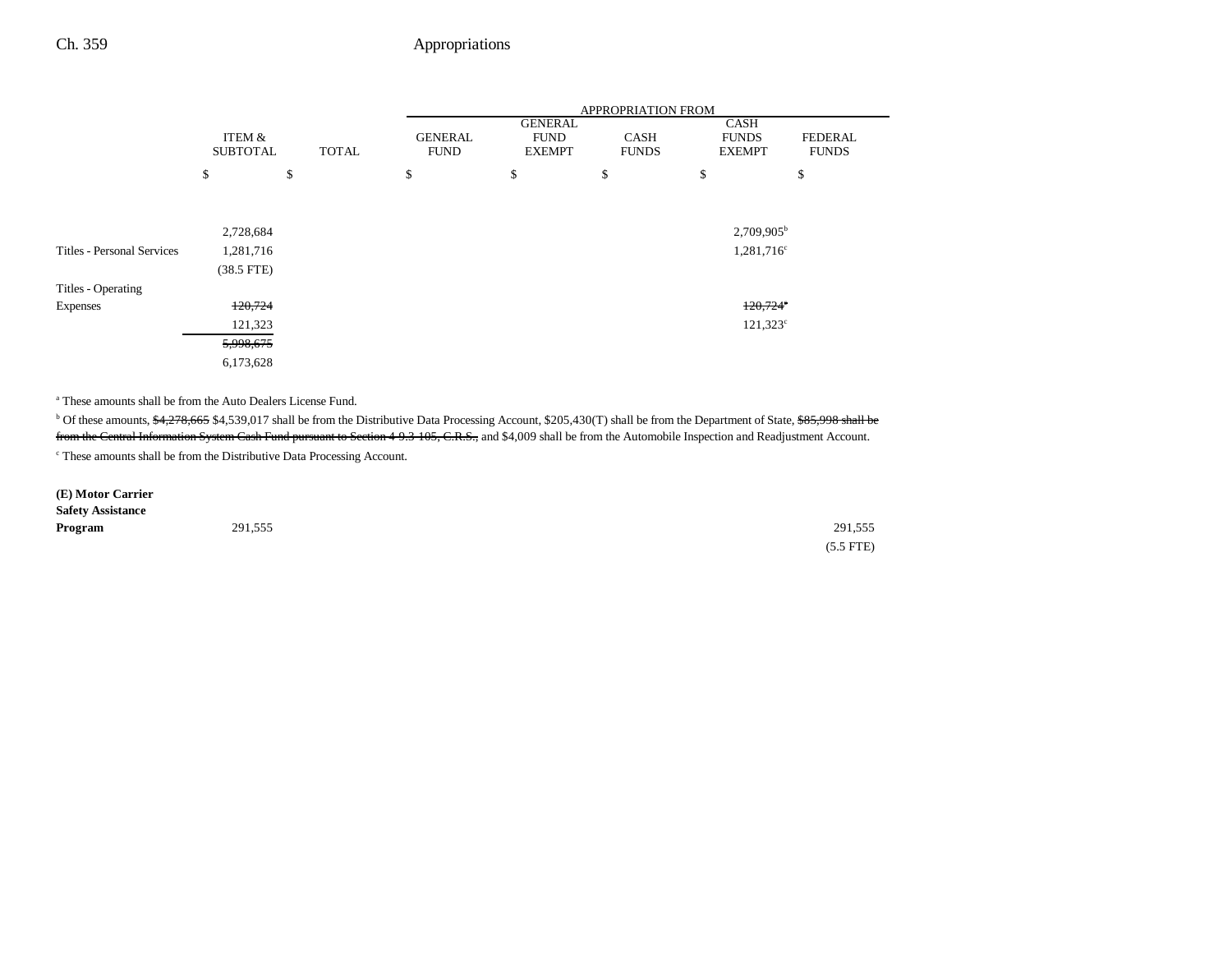| (F) Hazardous<br><b>Materials Permitting</b>                                  |                                                                                   |                                                                                                                                                                                                                                                                                                                                                                   |                                       |
|-------------------------------------------------------------------------------|-----------------------------------------------------------------------------------|-------------------------------------------------------------------------------------------------------------------------------------------------------------------------------------------------------------------------------------------------------------------------------------------------------------------------------------------------------------------|---------------------------------------|
| Program                                                                       | 158,214                                                                           |                                                                                                                                                                                                                                                                                                                                                                   | $158,214(T)^a$                        |
|                                                                               | $(4.0$ FTE)                                                                       |                                                                                                                                                                                                                                                                                                                                                                   |                                       |
|                                                                               | <sup>a</sup> This amount shall be from the Hazardous Materials Safety Fund.       |                                                                                                                                                                                                                                                                                                                                                                   |                                       |
| (G) Mineral Audit                                                             |                                                                                   |                                                                                                                                                                                                                                                                                                                                                                   |                                       |
| Program                                                                       | 580,418                                                                           |                                                                                                                                                                                                                                                                                                                                                                   | $41,814(T)^a$<br>538,604 <sup>b</sup> |
|                                                                               | $(11.0$ FTE)                                                                      |                                                                                                                                                                                                                                                                                                                                                                   |                                       |
| the Oil and Gas Conservation Fund.                                            |                                                                                   | <sup>a</sup> This amount shall be from the Department of Natural Resources. Of this amount, \$41,314 shall be from the State Land Board Administration Fund, and \$500 shall be from                                                                                                                                                                              |                                       |
| <sup>b</sup> Included in this amount is \$70,106 in indirect cost recoveries. |                                                                                   |                                                                                                                                                                                                                                                                                                                                                                   |                                       |
| (H) Cigarette Tax                                                             |                                                                                   |                                                                                                                                                                                                                                                                                                                                                                   |                                       |
| Rebate                                                                        | 15,900,000                                                                        | 15,900,000 <sup>a</sup>                                                                                                                                                                                                                                                                                                                                           |                                       |
|                                                                               | Fund appropriations as set forth in Section 24-75-201.1 (1) (a) (III) (C), C.R.S. | <sup>a</sup> For purposes of complying with the limitation on state fiscal year spending imposed by Article X, Section 20 of the State Constitution these moneys are included for<br>informational purposes as they are continuously appropriated by a permanent statute or constitutional provision and, therefore, are not subject to the limitation of General |                                       |
| (I) Old Age Heat and<br><b>Fuel and Property Tax</b>                          |                                                                                   |                                                                                                                                                                                                                                                                                                                                                                   |                                       |
| <b>Assistance Grant</b>                                                       | 21,300,000                                                                        | 21,300,000 <sup>a</sup>                                                                                                                                                                                                                                                                                                                                           |                                       |
|                                                                               |                                                                                   |                                                                                                                                                                                                                                                                                                                                                                   |                                       |
|                                                                               |                                                                                   |                                                                                                                                                                                                                                                                                                                                                                   |                                       |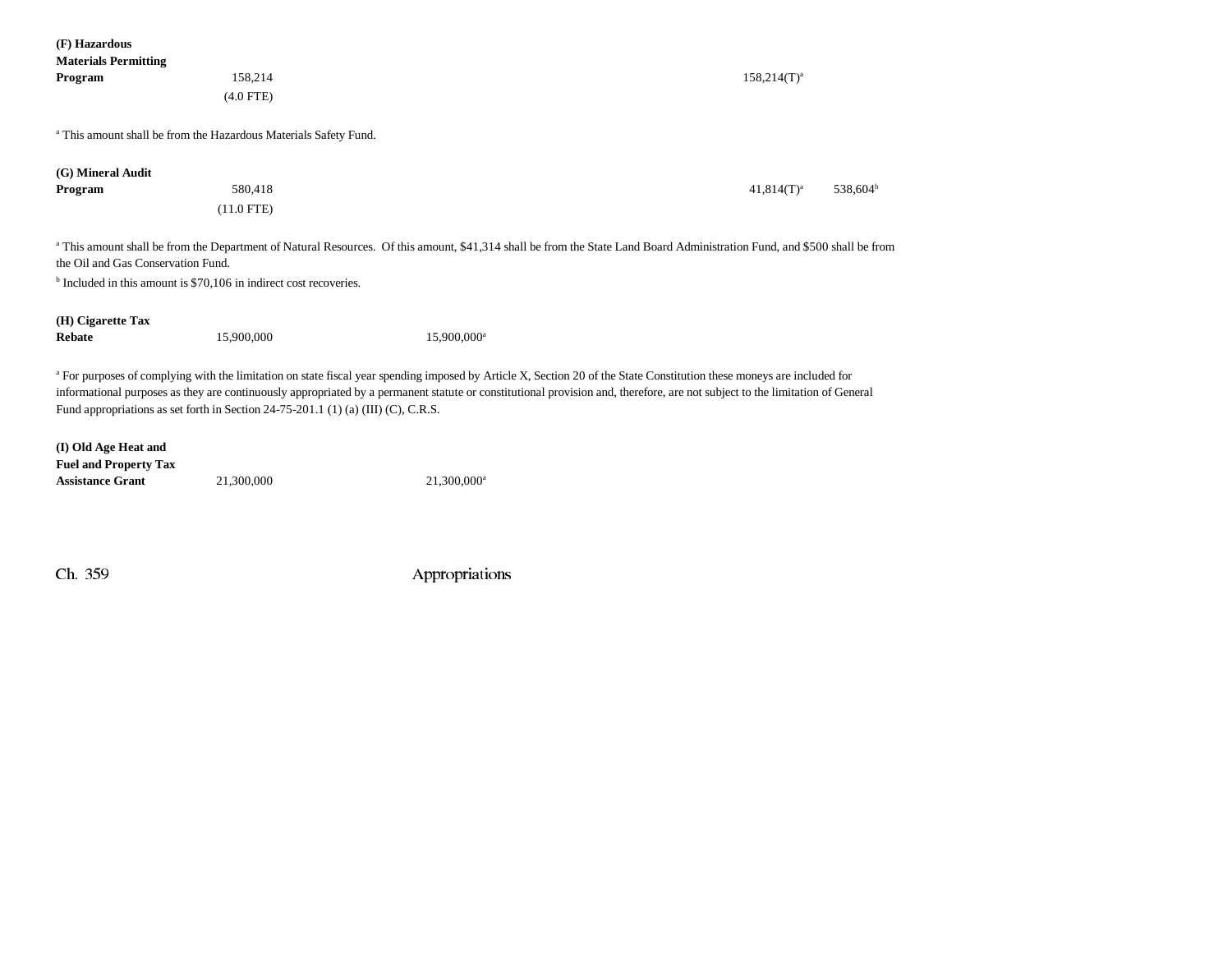|                 |       | APPROPRIATION FROM |               |              |               |              |
|-----------------|-------|--------------------|---------------|--------------|---------------|--------------|
|                 |       |                    | GENERAL       |              | CASH          |              |
| ITEM &          |       | <b>GENERAL</b>     | <b>FUND</b>   | CASH         | <b>FUNDS</b>  | FEDERAL      |
| <b>SUBTOTAL</b> | TOTAL | <b>FUND</b>        | <b>EXEMPT</b> | <b>FUNDS</b> | <b>EXEMPT</b> | <b>FUNDS</b> |
| \$              |       |                    |               |              |               |              |

<sup>a</sup> For purposes of complying with the limitation on state fiscal year spending imposed by Article X, Section 20 of the State Constitution these moneys are included for informational purposes as they are continuously appropriated by a permanent statute or constitutional provision and, therefore, are not subject to the limitation of General Fund appropriations as set forth in Section 24-75-201.1 (III) (C), C.R.S.

| (J) Alternative Fuels |  |
|-----------------------|--|
|-----------------------|--|

**Rebate** 620,595 620,595 620,595 620,595 620,595 620,595 620,595 620,595 620,595 620,595 620,595 620,595 620,595 620 a This amount shall be from the Alternative Fuels Rebate Fund.

> 47,068,829 47,244,521

|                           | (7) TAXATION AND COMPLIANCE DIVISION |            |                 |
|---------------------------|--------------------------------------|------------|-----------------|
| Personal Services         | 11,885,627                           | 11,815,521 | $70,106(T)^{3}$ |
|                           | 11,605,360                           | 11,535,254 |                 |
|                           | (209.4 FTE)                          |            |                 |
| <b>Operating Expenses</b> | 617,002                              | 617,002    |                 |
|                           | 625,660                              | 625,660    |                 |
| Joint Audit Program       | 131,244                              | 131.244    |                 |
|                           |                                      | 12,633,873 |                 |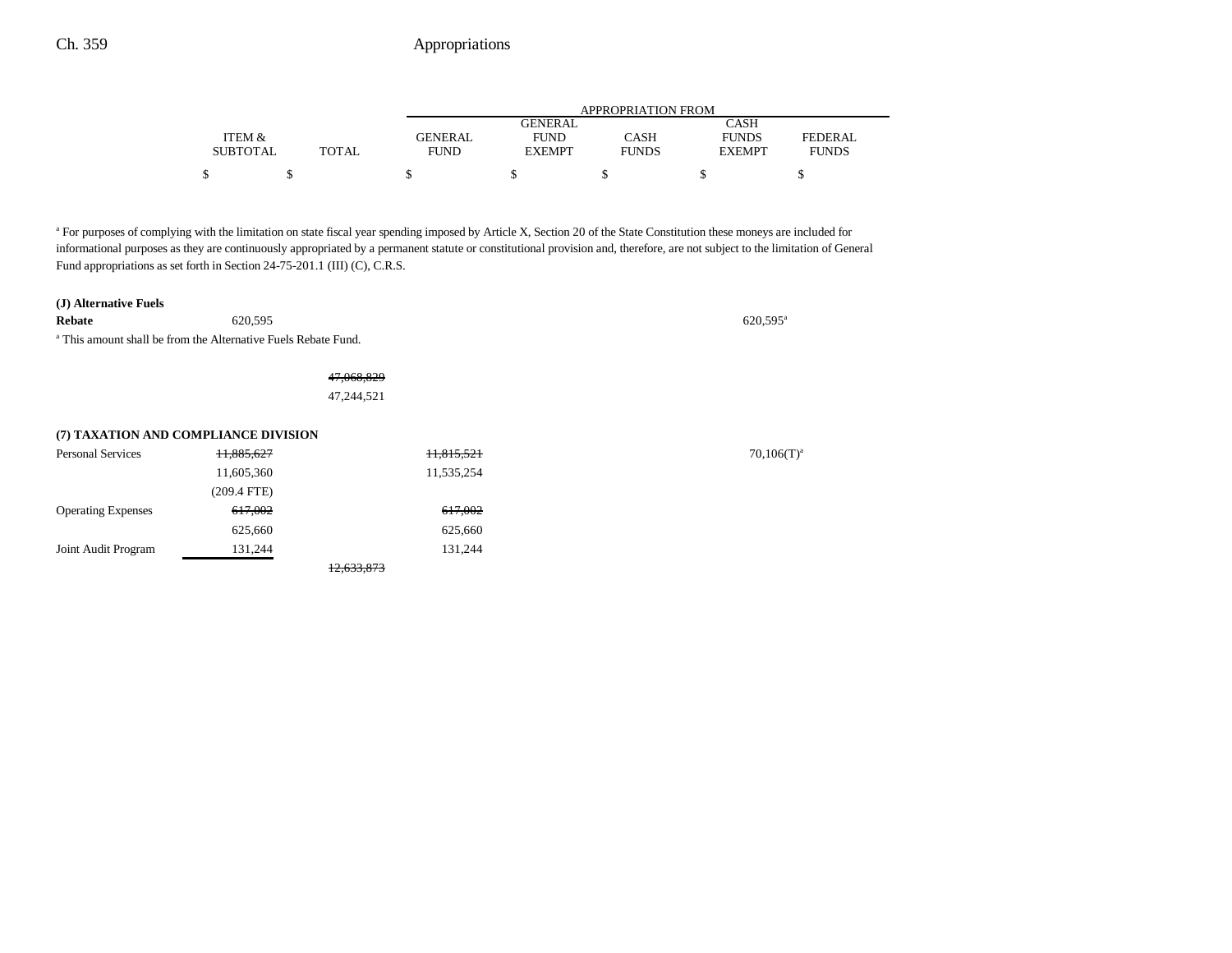12,362,264

<sup>a</sup> This amount shall be from the Mineral Audit Program for indirect cost recoveries.

| <b>(8) TAXPAYER SERVICE DIVISION223</b> |              |           |            |                         |
|-----------------------------------------|--------------|-----------|------------|-------------------------|
| <b>Personal Services</b>                | 4,053,080    | 3,997,098 | $48,214^a$ | $7,768(T)$ <sup>b</sup> |
|                                         | $(84.2$ FTE) |           |            |                         |
| <b>Operating Expenses</b>               | 470,689      | 470,689   |            |                         |
|                                         | 477,340      | 477,340   |            |                         |
|                                         |              | 4,523,769 |            |                         |
|                                         |              | 4,530,420 |            |                         |
|                                         |              |           |            |                         |

a Of this amount, \$41,893 shall be from the Trade Name Registration Fund for indirect cost recoveries, and \$4,742 shall be from the Tax Lien Certification Fund for indirect cost recoveries, and \$1,579 shall be from the Waste Tire Disposal Fund for indirect cost recoveries.

<sup>b</sup> This amount shall be from the Debt Collection Fund for indirect cost recoveries.

| (9) LIQUOR ENFORCEMENT DIVISION |           |                       |
|---------------------------------|-----------|-----------------------|
| 1.354.730                       | 425.385   | 929,345 <sup>a</sup>  |
| $(22.5$ FTE)                    |           |                       |
| 60,221                          | 18,909    | $41.312$ <sup>*</sup> |
| 61,364                          | 19.268    | $42.096^{\circ}$      |
|                                 | 1,414,951 |                       |
|                                 | 1,416,094 |                       |
|                                 |           |                       |

a These amounts shall be from the Liquor Enforcement Cash Fund.

### **(10) STATE LOTTERY DIVISION224**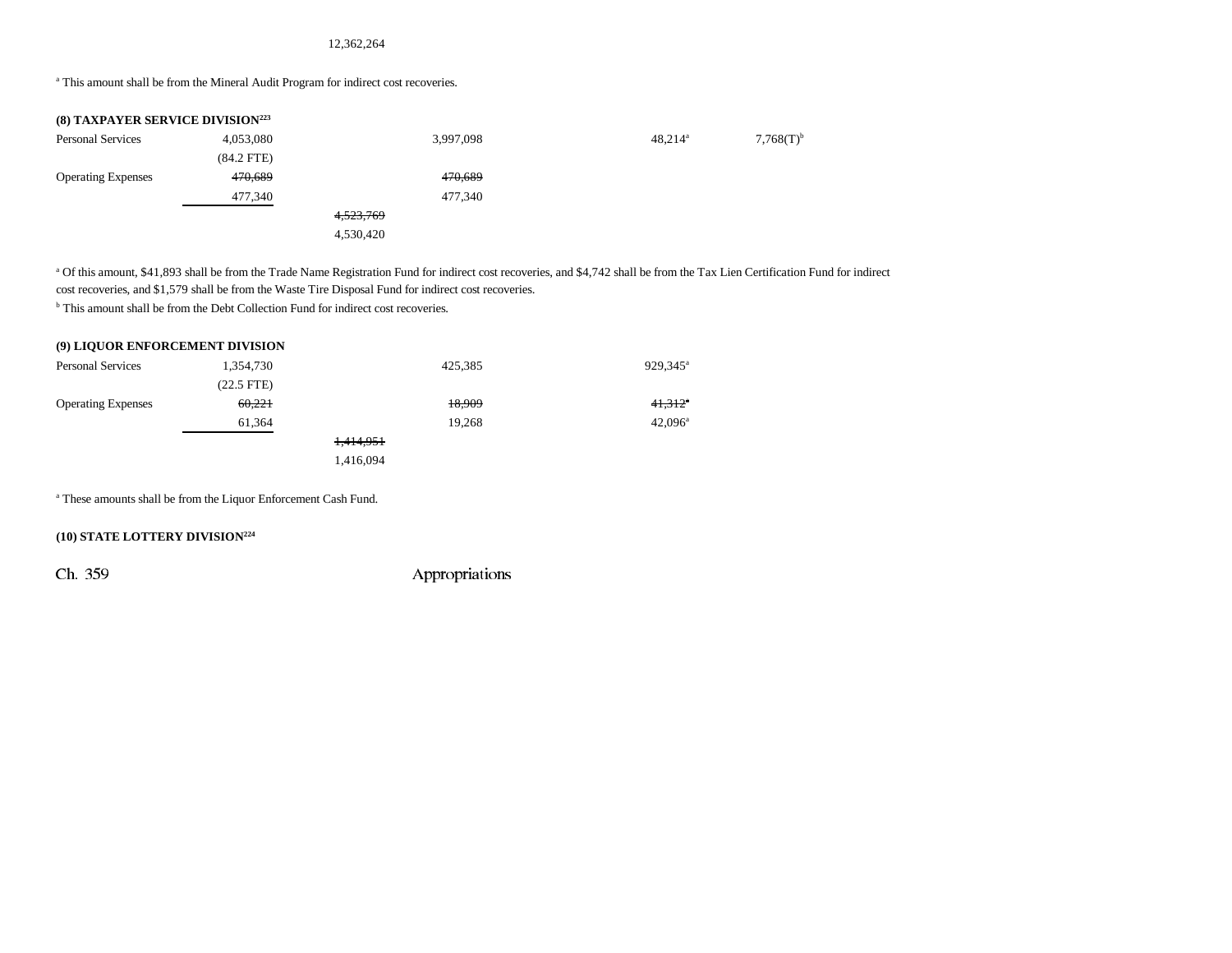|                                    |                           |              | APPROPRIATION FROM            |                                                |                      |                                              |                         |
|------------------------------------|---------------------------|--------------|-------------------------------|------------------------------------------------|----------------------|----------------------------------------------|-------------------------|
|                                    | ITEM &<br><b>SUBTOTAL</b> | <b>TOTAL</b> | <b>GENERAL</b><br><b>FUND</b> | <b>GENERAL</b><br><b>FUND</b><br><b>EXEMPT</b> | CASH<br><b>FUNDS</b> | <b>CASH</b><br><b>FUNDS</b><br><b>EXEMPT</b> | FEDERAL<br><b>FUNDS</b> |
|                                    | \$                        | \$           | \$                            | \$                                             | \$                   | \$                                           | \$                      |
| Personal Services <sup>225</sup>   |                           |              |                               |                                                |                      |                                              |                         |
|                                    | 6,877,428                 |              |                               |                                                |                      |                                              |                         |
|                                    | 7,022,435                 |              |                               |                                                |                      |                                              |                         |
|                                    | $(128.0$ FTE)             |              |                               |                                                |                      |                                              |                         |
| <b>Operating Expenses</b>          | 2,036,902                 |              |                               |                                                |                      |                                              |                         |
|                                    | 1,926,406                 |              |                               |                                                |                      |                                              |                         |
| Legal Services for 665             |                           |              |                               |                                                |                      |                                              |                         |
| hours<br>Purchase of Services from | 37,114                    |              |                               |                                                |                      |                                              |                         |
| Computer Center                    | 3,748                     |              |                               |                                                |                      |                                              |                         |
| Vehicle Lease Payments             | 299,365                   |              |                               |                                                |                      |                                              |                         |
|                                    | 220,071                   |              |                               |                                                |                      |                                              |                         |
| Payments to Other State            |                           |              |                               |                                                |                      |                                              |                         |
| Agencies                           | 173,688                   |              |                               |                                                |                      |                                              |                         |
| Telecommunications                 | 529,189                   |              |                               |                                                |                      |                                              |                         |
| Travel                             | 119,941                   |              |                               |                                                |                      |                                              |                         |
| <b>Leased Space</b>                | 681,455                   |              |                               |                                                |                      |                                              |                         |
| Capitol Complex Leased             |                           |              |                               |                                                |                      |                                              |                         |
| Space                              | 5,480                     |              |                               |                                                |                      |                                              |                         |
|                                    |                           |              |                               |                                                |                      |                                              |                         |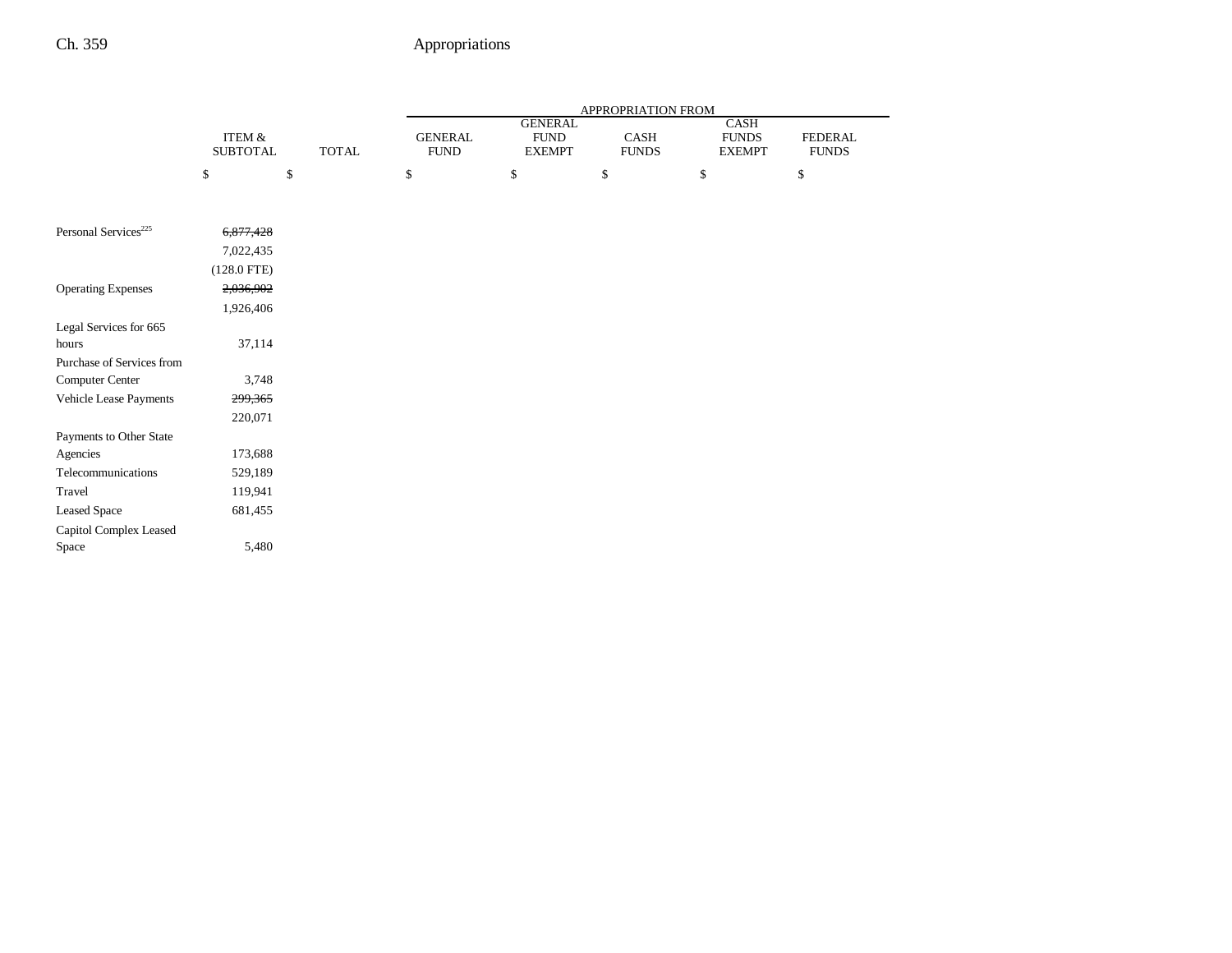| Marketing and                        |                       |
|--------------------------------------|-----------------------|
| Communications                       | 9,160,352             |
| <b>Vendor Fees</b>                   | 8.425.861             |
|                                      | 8.454.433             |
| Prizes                               | 241.354.411           |
| Retailer Compensation <sup>226</sup> | <del>33.796.740</del> |
|                                      | 33,737,160            |
| Ticket Costs                         | <del>4.327.577</del>  |
|                                      | 3.992.800             |
| <b>Information Technology</b>        |                       |
| Infrastructure                       |                       |
| Reengineering Project <sup>227</sup> | 250,000               |
| Indirect Cost Assessment             | 282,770               |
|                                      |                       |

| 308, 362, 021 | <del>308,362,021</del> * |
|---------------|--------------------------|
| 307.951.453   | 307.951.453 <sup>a</sup> |

a This amount shall be from the State Lottery Fund.

### **(11) LIMITED GAMING DIVISION**

| <b>Personal Services</b>  | 4.772.925    |
|---------------------------|--------------|
|                           | $(72.5$ FTE) |
| Worker's Compensation     | 28.664       |
| <b>Operating Expenses</b> | 497.903      |
|                           | 508,276      |
| Legal Services for 2,720  |              |
| hours                     | 151,803      |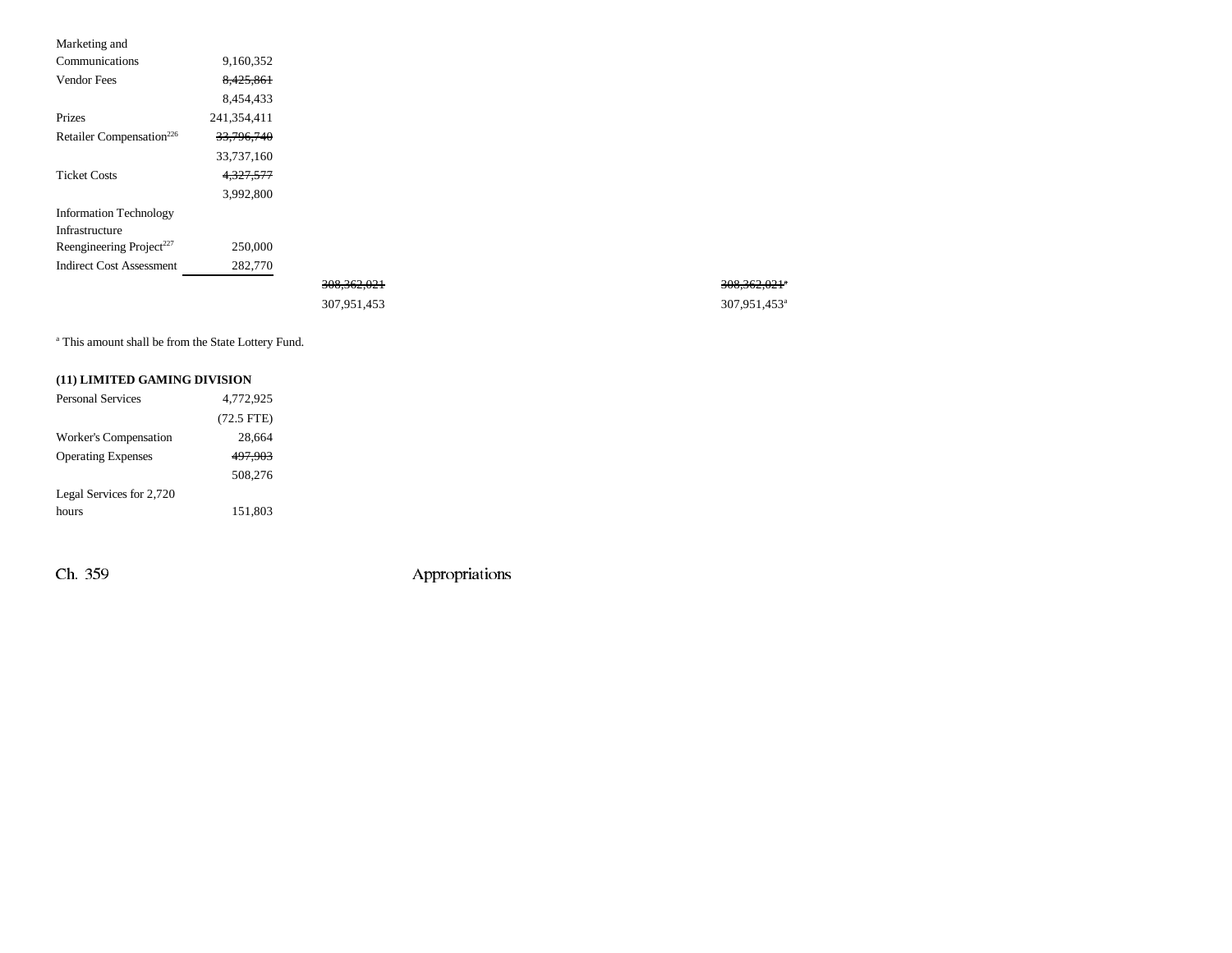|                                 |                                      |              | APPROPRIATION FROM            |                |                             |                               |                                |
|---------------------------------|--------------------------------------|--------------|-------------------------------|----------------|-----------------------------|-------------------------------|--------------------------------|
|                                 |                                      |              |                               | <b>GENERAL</b> |                             | <b>CASH</b>                   |                                |
|                                 | <b>ITEM &amp;</b><br><b>SUBTOTAL</b> | <b>TOTAL</b> | <b>GENERAL</b><br><b>FUND</b> | <b>FUND</b>    | <b>CASH</b><br><b>FUNDS</b> | <b>FUNDS</b><br><b>EXEMPT</b> | <b>FEDERAL</b><br><b>FUNDS</b> |
|                                 |                                      |              |                               | <b>EXEMPT</b>  |                             |                               |                                |
|                                 | \$                                   | \$           | \$                            | \$             | \$                          | \$                            | \$                             |
|                                 |                                      |              |                               |                |                             |                               |                                |
| Payment to Risk                 |                                      |              |                               |                |                             |                               |                                |
| Management and                  |                                      |              |                               |                |                             |                               |                                |
| Property Funds                  | 9,555                                |              |                               |                |                             |                               |                                |
| Vehicle Lease Payments          | 191,525                              |              |                               |                |                             |                               |                                |
| <b>Leased Space</b>             | 78,000                               |              |                               |                |                             |                               |                                |
| Lease Purchase -- 1881          |                                      |              |                               |                |                             |                               |                                |
| Pierce Street                   | 205,884                              |              |                               |                |                             |                               |                                |
| <b>Licensure Activities</b>     | 234,671                              |              |                               |                |                             |                               |                                |
| Investigations                  | 271,612                              |              |                               |                |                             |                               |                                |
| Payments to Other State         |                                      |              |                               |                |                             |                               |                                |
| Agencies                        | 1,872,845                            |              |                               |                |                             |                               |                                |
| Distribution to Gaming          |                                      |              |                               |                |                             |                               |                                |
| Cities and Counties             | 18,316,384                           |              |                               |                |                             |                               |                                |
| <b>Indirect Cost Assessment</b> | 264,689                              |              |                               |                |                             |                               |                                |
|                                 |                                      | 26,896,460   |                               |                | 26,896,460 <sup>a</sup>     |                               |                                |
|                                 |                                      | 26,906,833   |                               |                | 26,906,833 <sup>a</sup>     |                               |                                |

<sup>a</sup> This amount shall be from the Limited Gaming Fund. For purposes of complying with the limitation on state fiscal year spending imposed by Article X, Section 20 of the State Constitution these moneys are included for informational purposes as they are continuously appropriated by a permanent statute or constitutional provision.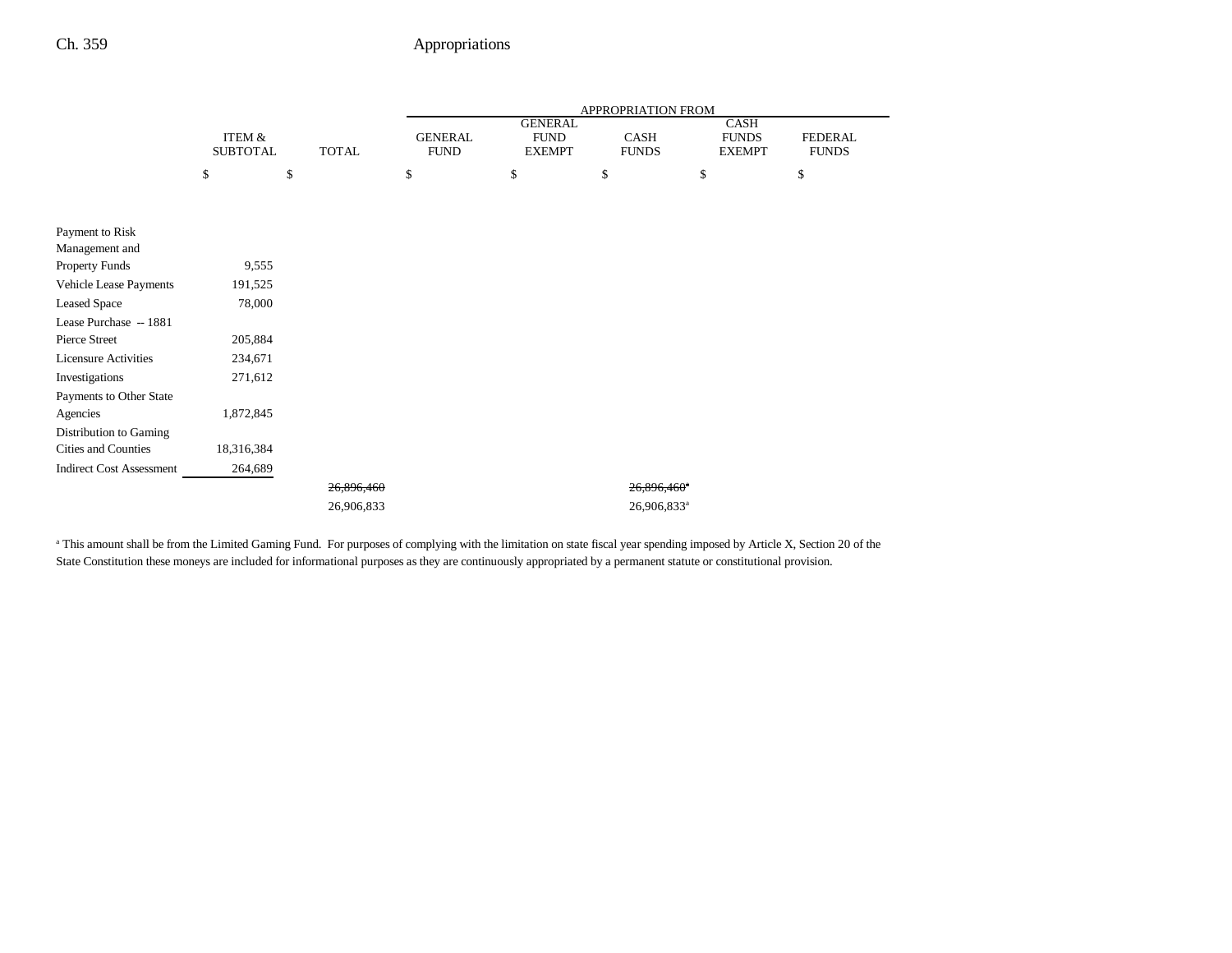| (12) DIVISION OF RACING EVENTS <sup>228</sup> |              |           |           |               |
|-----------------------------------------------|--------------|-----------|-----------|---------------|
| <b>Personal Services</b>                      | 1,736,138    |           | 1,736,138 |               |
|                                               | $(31.5$ FTE) |           |           |               |
| <b>Operating Expenses</b>                     | 157,632      |           | 157,632   |               |
|                                               | 161,230      |           | 161,230   |               |
| <b>Laboratory Services</b>                    | 294,277      |           | 294,277   |               |
| <b>Commission Meeting</b>                     |              |           |           |               |
| Costs                                         | 1.800        |           | 1,800     |               |
| <b>Racetrack Applications</b>                 | 1,000        |           |           | $1,000^a$     |
| Purses and Breeders                           |              |           |           |               |
| Awards                                        | 1,106,142    |           |           | $1,106,142^b$ |
|                                               |              | 3,296,989 |           |               |
|                                               |              | 3,300,587 |           |               |

a This amount shall be from fees paid for racetrack applications.

<sup>b</sup> This amount shall be from racing tax revenues for the Supplemental Purses and Breeders Awards program. For purposes of complying with the limitation on state fiscal year spending imposed by Article X, Section 20 of the State Constitution these moneys are included for informational purposes as they are continuously appropriated by a permanent statute or constitutional provision, pursuant to Section 12-60-704, C.R.S.

| <b>TOTALS PART XIX</b> |                          |                             |              |                            |           |
|------------------------|--------------------------|-----------------------------|--------------|----------------------------|-----------|
| $(REVENUE)^{5,6}$      | <del>\$473,803,776</del> | \$109.314.917 <sup>a</sup>  | \$31.817.778 | <del>\$331,807,699</del> ° | \$863,382 |
|                        | \$477.455.448            | $$113.085.545$ <sup>a</sup> | \$31,838,734 | \$331.667.787 <sup>b</sup> |           |

<sup>a</sup> Of this amount, \$37,200,000 is included as information for the purpose of complying with the limitation on state fiscal year spending imposed by Article X, Section 20 of the State Constitution. As this amount is continuously appropriated by a permanent statute or constitutional provision it is not subject to the limitation of General Fund Appropriations as set forth in Section 24-75-201.1 (1) (a) (III) (c), C.R.S.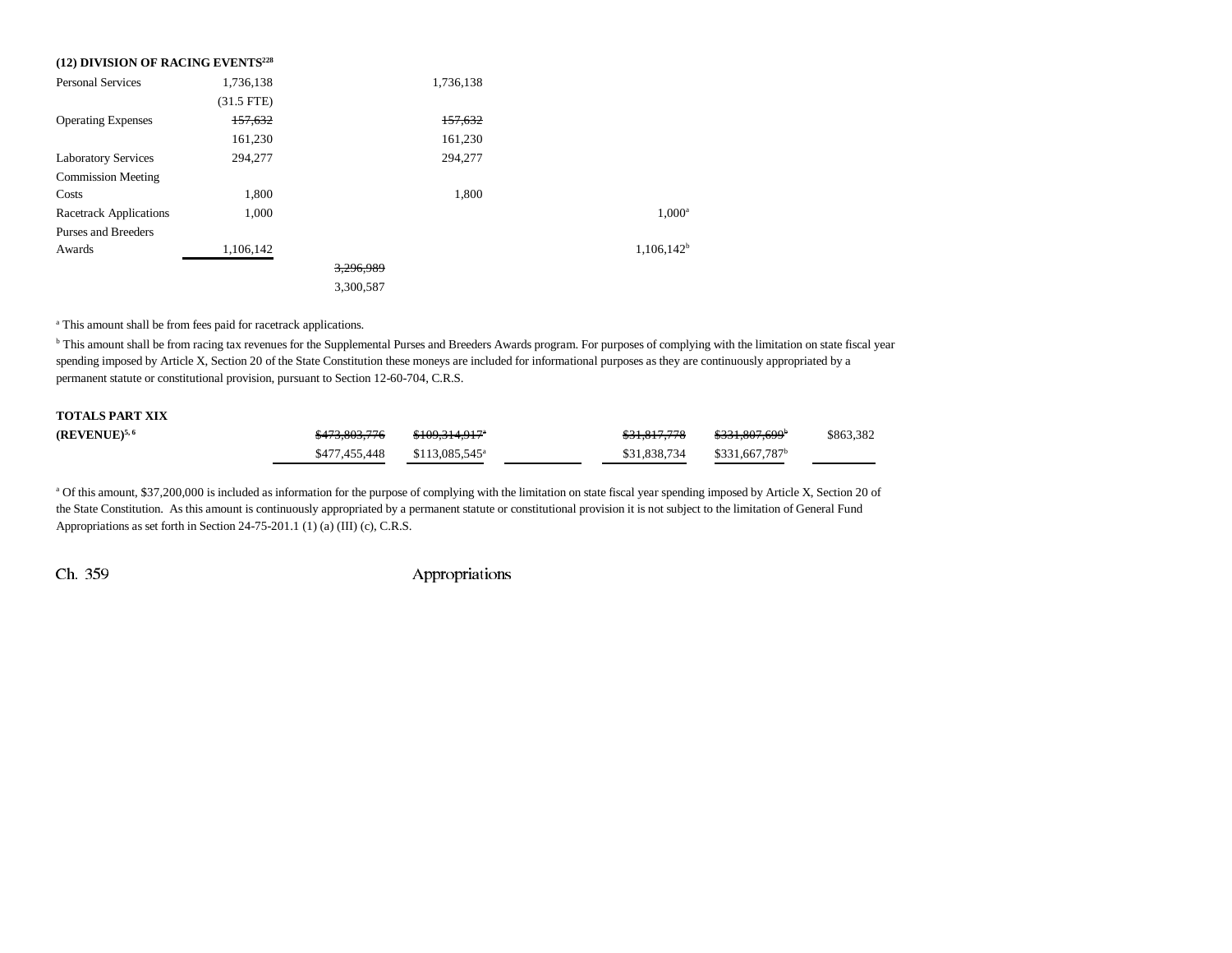|                 |       | APPROPRIATION FROM |               |              |               |              |  |
|-----------------|-------|--------------------|---------------|--------------|---------------|--------------|--|
|                 |       |                    | GENERAL       |              | CASH          |              |  |
| ITEM &          |       | <b>GENERAL</b>     | <b>FUND</b>   | CASH         | <b>FUNDS</b>  | FEDERAL      |  |
| <b>SUBTOTAL</b> | TOTAL | <b>FUND</b>        | <b>EXEMPT</b> | <b>FUNDS</b> | <b>EXEMPT</b> | <b>FUNDS</b> |  |
| S               |       |                    |               |              |               |              |  |

<sup>b</sup> Of this amount, \$1,416,155 \$1,447,649 contains a (T) notation, and \$7,980,718 is from the Highway Users Tax Fund. Of this amount, \$570,294 is exempt from the statutory limit on Highway Users Tax Fund appropriations pursuant to Section 43-4-201 (3) (a) (V), C.R.S.

**FOOTNOTES** -- The following statements are referenced to the numbered footnotes throughout section 2.

- 5 (Governor lined through this provision. See L. 2000, p. 2752.).
- 6 All Departments, Totals -- The General Assembly requests that copies of all reports requested in other footnotes contained in this act be delivered to the Joint Budget Committee and the majority and minority leadership in each house of the General Assembly. Each principal department of the state shall produce its rules in an electronic format that is suitable for public access through electronic means. Such rules in such format shall be submitted to the Office of Legislative Legal Services for publishing on the Internet. It is the intent of the General Assembly that this be done within existing resources.
- 9 Department of Corrections, Management, Executive Director's Office Subprogram; Department of Human Services, Division of Youth Corrections, and Health and Rehabilitation Services, Alcohol and Drug Abuse Division; Judicial Department, Probation and Related Services; Department of Public Safety, Division of Criminal Justice; Department of Revenue, Motor Vehicle Division; and Department of Transportation, Office of Transportation Safety -- It is the intent of the General Assembly that state agencies involved in multi-agency programs requiring separate appropriations to each agency designate one lead agency to be responsible for submitting a comprehensive annual budget request for such programs to the Joint Budget Committee. Each agency must still submit its portion of such request with its own budget document. This applies to requests for appropriation from the Drug Offender Surcharge Fund, the Sex Offender Surcharge Fund, the Persistent Drunk Driver Cash Fund, and the Alcohol and Drug Driving Safety Fund, among other programs.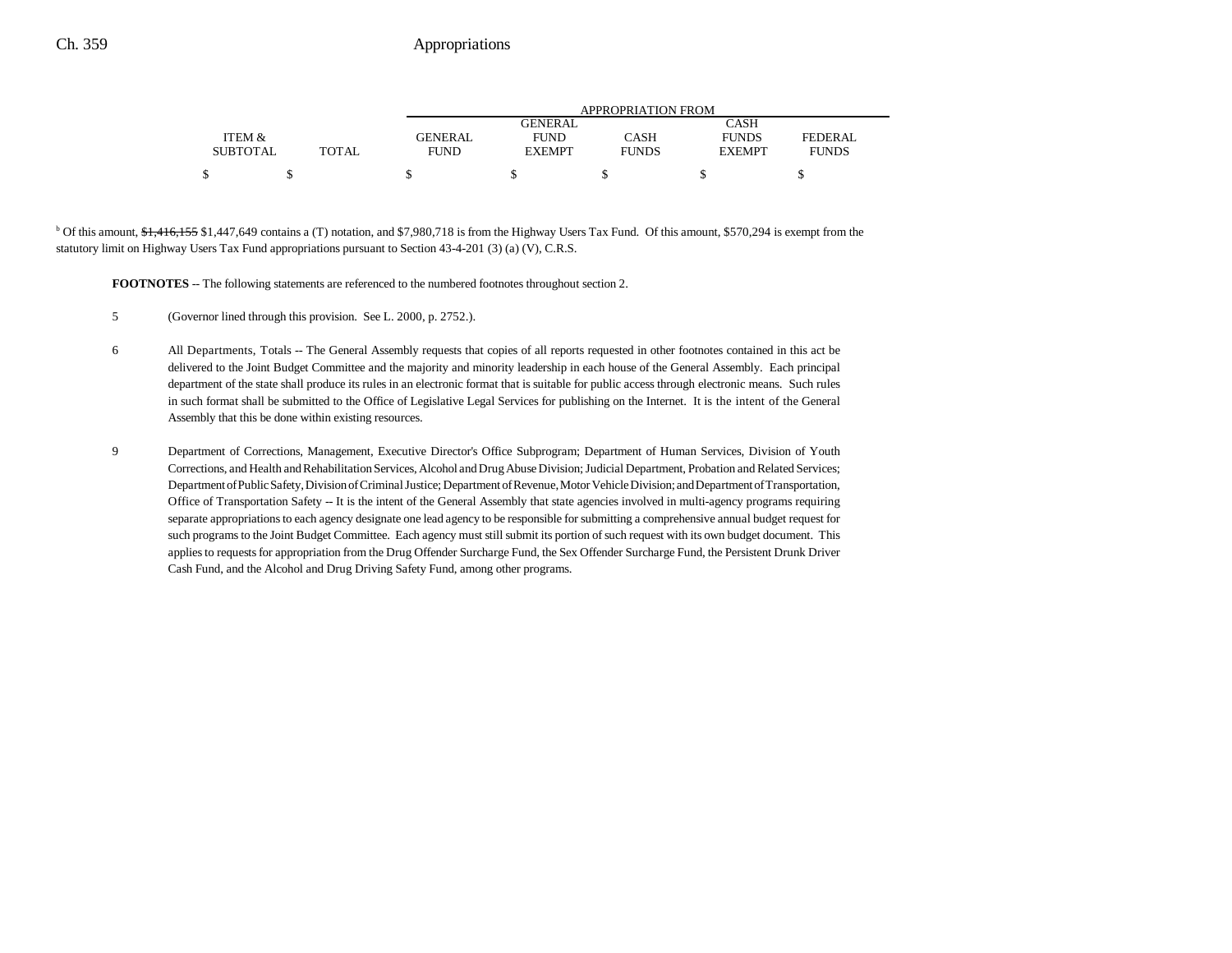- 23 Department of Corrections, Correctional Industries; and Department of Revenue, Motor Vehicle Division -- The Department of Corrections is requested to submit to the Joint Budget Committee quarterly reports which outline the license plate production level, by type, for the preceding quarter, as well as an estimate of the next quarter's anticipated production level as compared to actual orders received. The Department of Revenue is requested to submit to the Joint Budget Committee quarterly reports which outline the license plate inventory on hand, by county, as of the end of each quarter, as well as the estimated license plate demand of each county for the next quarter.
- 220 Department of Revenue, Information Technology Division -- It is the intent of the General Assembly that the Department submit a decision item to the Joint Budget Committee when an appropriation request reflects a 5% increase from the prior year's base appropriation for purchases of services from Computer Center-Pueblo and purchases of services from Computer Center-GGCC.
- 221Department of Revenue, Information Technology Division -- The Department of Revenue is requested to provide an Information Technology Strategic Plan to the Joint Budget Committee by October 1, 2000. The plan should include the following: an inventory and description of its major computer systems; a life-cycle analysis of each system; a long-term schedule, in priority order, for replacing these systems; an identification of any new technologies or business strategies that will assist in the replacement of systems or the development of new ones; a summary of any budgetary impacts associated with the strategic plan; and an analysis of the Information Technology Division's resource allocations including the amount of time devoted to maintenance activities versus new development activities.
- 221a Department of Revenue, Information Technology Division – It is the intent of the General Assembly that the Department of Revenue consistently reflect additional computer programming costs in fiscal notes for proposed legislation. The Department is requested to meet with the Legislative Council fiscal note staff and the Joint Budget Committee staff in an effort to identify potential solutions to this issue. The Department is requested to submit, with its November 2000 budget request for FY 2001-02, a memorandum explaining its policy with respect to reflecting additional computer programming costs in fiscal notes for legislation during the 2001 legislative session.
- 222 (Governor lined through this provision. See L. 2000, p. 2761.)
- 223 Department of Revenue, Taxpayer Service Division -- The Department of Revenue is requested to provide a report to the Joint Budget Committee by October 1, 2000, that summarizes telephone service provided by the Department's call center. The report should summarize the Taxpayer Service Division's income tax telephone service and should indicate if the Department is meeting its performance standards. The report should include a summary of call volumes, blockage rates, and average wait times. If performance standards were not met during the 2000 tax season, the report should include a strategic plan to mitigate the problem. The report should include the results of trunk studies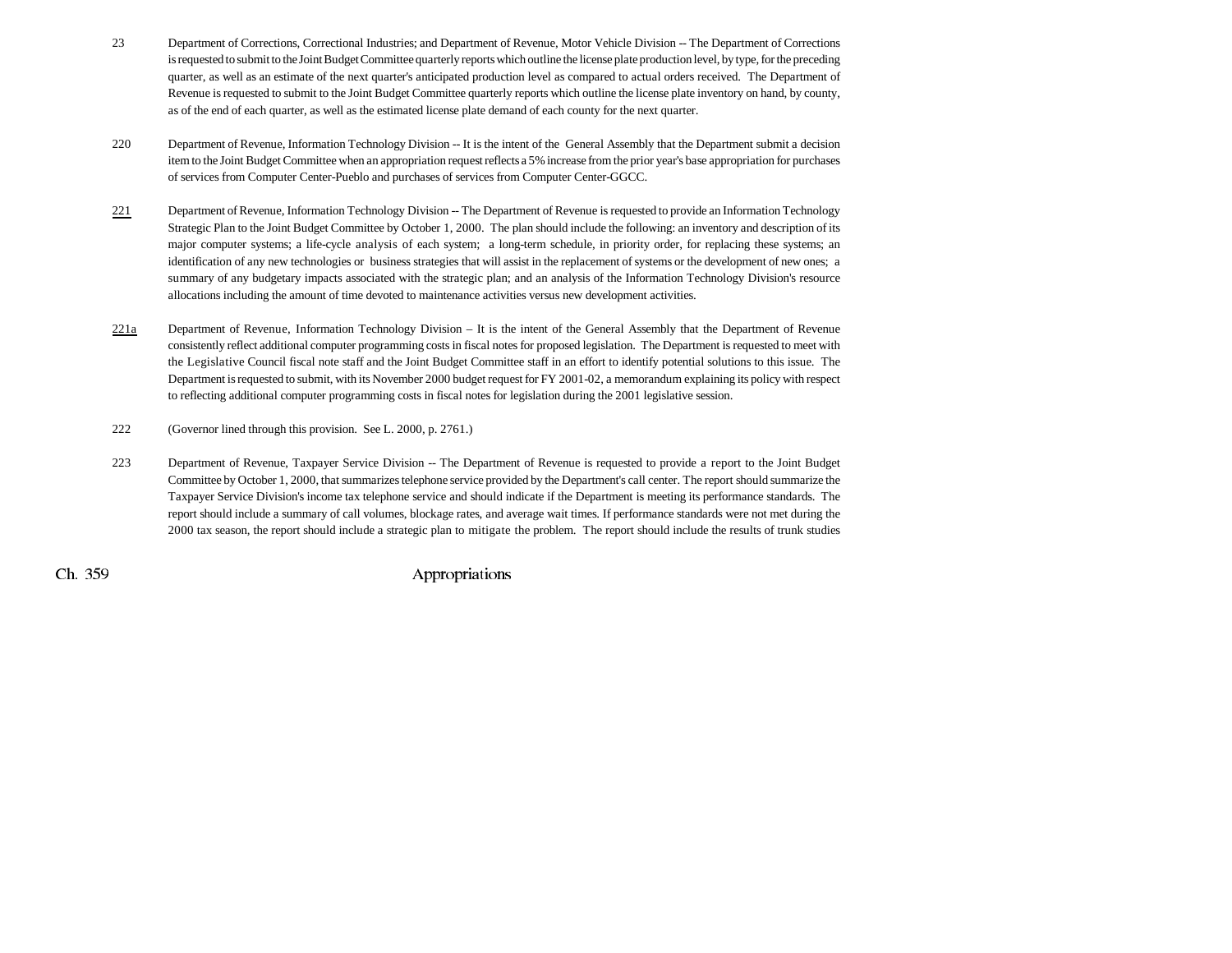|                 |       | APPROPRIATION FROM |                |              |               |              |  |
|-----------------|-------|--------------------|----------------|--------------|---------------|--------------|--|
|                 |       |                    | <b>GENERAL</b> |              | CASH          |              |  |
| ITEM &          |       | <b>GENERAL</b>     | <b>FUND</b>    | CASH         | <b>FUNDS</b>  | FEDERAL.     |  |
| <b>SUBTOTAL</b> | TOTAL | <b>FUND</b>        | <b>EXEMPT</b>  | <b>FUNDS</b> | <b>EXEMPT</b> | <b>FUNDS</b> |  |
|                 |       |                    |                |              |               |              |  |

conducted during the 2000 tax season to determine call volumes and blockage rates.

224 Department of Revenue, State Lottery Division -- It is the intent of the General Assembly that the State Lottery Division deposit all liquidated damages into the Lottery Fund. It is also the intent of the General Assembly that the Department should not receive any goods or services in lieu of an assessment of liquidated damages nor should the Department require a vendor to purchase goods or services in lieu of an assessment of liquidated damages.

225(Governor lined through this provision. See L. 2000, p. 2761.)

- 226 Department of Revenue, State Lottery Division, Retailer Compensation -- The Joint Budget Committee requests that the State Lottery Division and the State Lottery Commission notify the Joint Budget Committee of any increases in the retailer compensation fee, including any changes in the current bonus or commission compensation schedules, prior to any future contractual agreements made with retailers.
- 227(Governor lined through this provision. See L. 2000, p. 2762.)
- 228 (Governor lined through this provision. See L. 2000, p. 2762.)

**SECTION 2. Safety clause.** The general assembly hereby finds, determines, and declares that this act is necessary for the